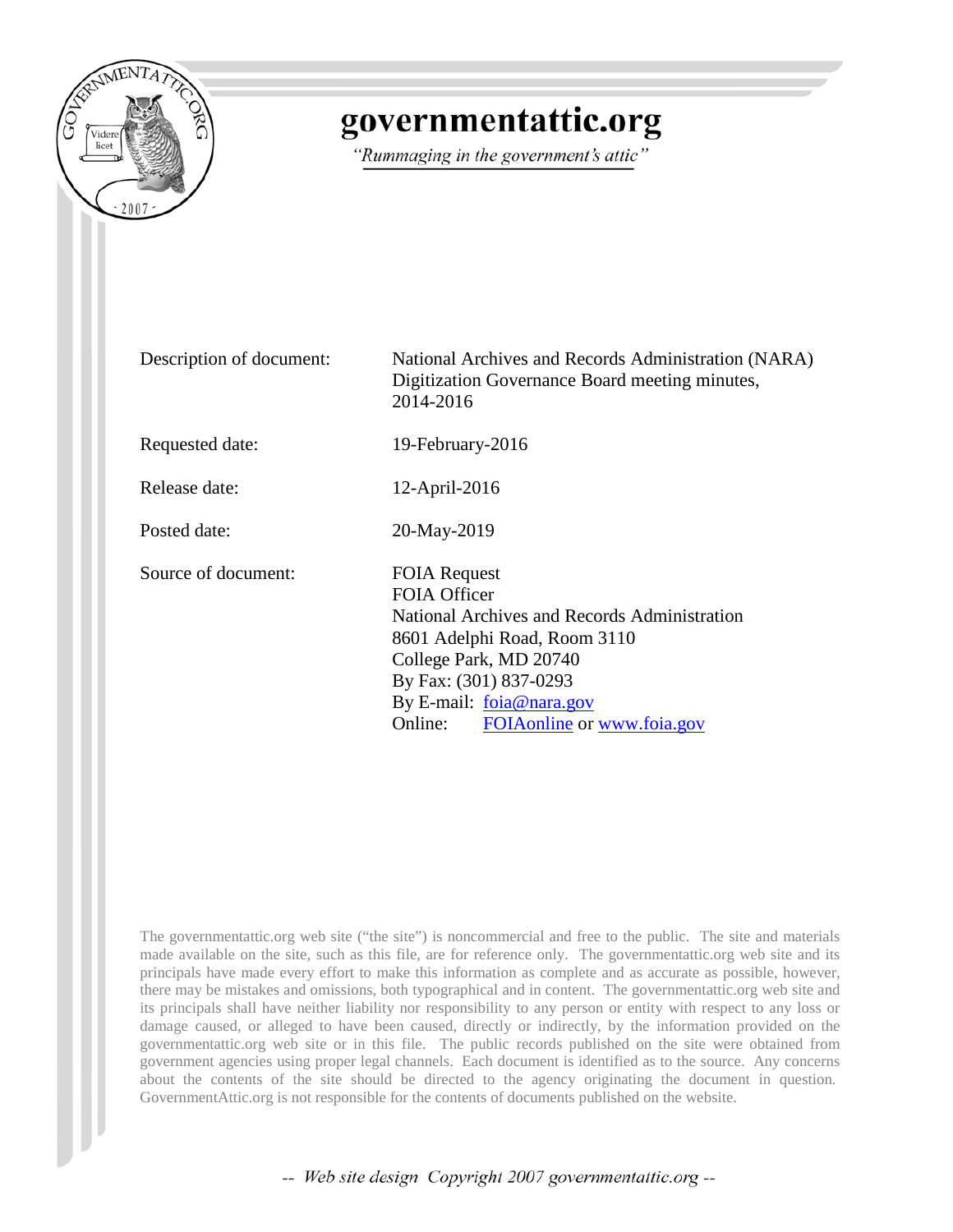From: foia@nara.gov <foia@nara.gov> Sent: Tue, Apr 12, 2016 11:35 am Subject: Final Disposition, Request NARA-NGC-2016-000386

8601 Adelphi Road Room 3110 College Park, MD 20740-6001

April 12, 2016

Re: Freedom of Information Act Request: NGC16-237

This letter is in response to your Freedom of Information Act (FOIA) request dated February 19, 2016, and received in our office February 19, 2016 via [FOIA@nara.gov.](mailto:FOIA@nara.gov) Your request has been assigned the above internal tracking number, as well as the FOIAonline tracking number NARA-NGC-2016-000386. Please use both numbers when corresponding further with regard to this request.

In your request, you stated: "I hereby request a digital/electronic copy of meeting minutes of the Digital Governance Board at NARA during calendar years 2015 and 2016 to date."

In response to your request, we identified 16 documents from fiscal years 2015 and 2016 to date totaling 23 pages, which have been reviewed and released in full.

This completes the processing of your request. If you are not satisfied with our action on this request, you have the right to file an administrative appeal in writing via regular U.S. mail or email. Please address it to the Deputy Archivist of the United States (ND), National Archives and Records Administration, 8601 Adelphi Road, College Park, Maryland 20740. Both the letter and the envelope should be clearly marked "Freedom of Information Act Appeal." You may also submit your appeal to [FOIA@nara.gov,](mailto:FOIA@nara.gov) also addressed to the Deputy Archivist. If you submitted your initial request through FOIAonline, you may file your appeal through that web portal. Please follow the instructions provided on the FOIAonline website to appeal any decisions. Your appeal should be received within sixty (60) calendar days from the date of this letter and it should explain why you believe this response does not meet the requirements of the Freedom of Information Act. All correspondence should reference your internal case tracking number, NGC16-237, as well as FOIAonline tracking number NARA-NGC-2016-000386.

Sincerely, Steven D. Booth Archivist Office of General Counsel National Archives and Records Administration FOIA Hotline: (301) 837-3642 Email: FOIA@nara.gov

Given the nature of this request, some records are only being released to you as the requester. If you have an account in FOIAonline, you may access those records by logging into FOIAonline. Otherwise, those responsive records will be sent via the method agreed upon with the FOIA processor.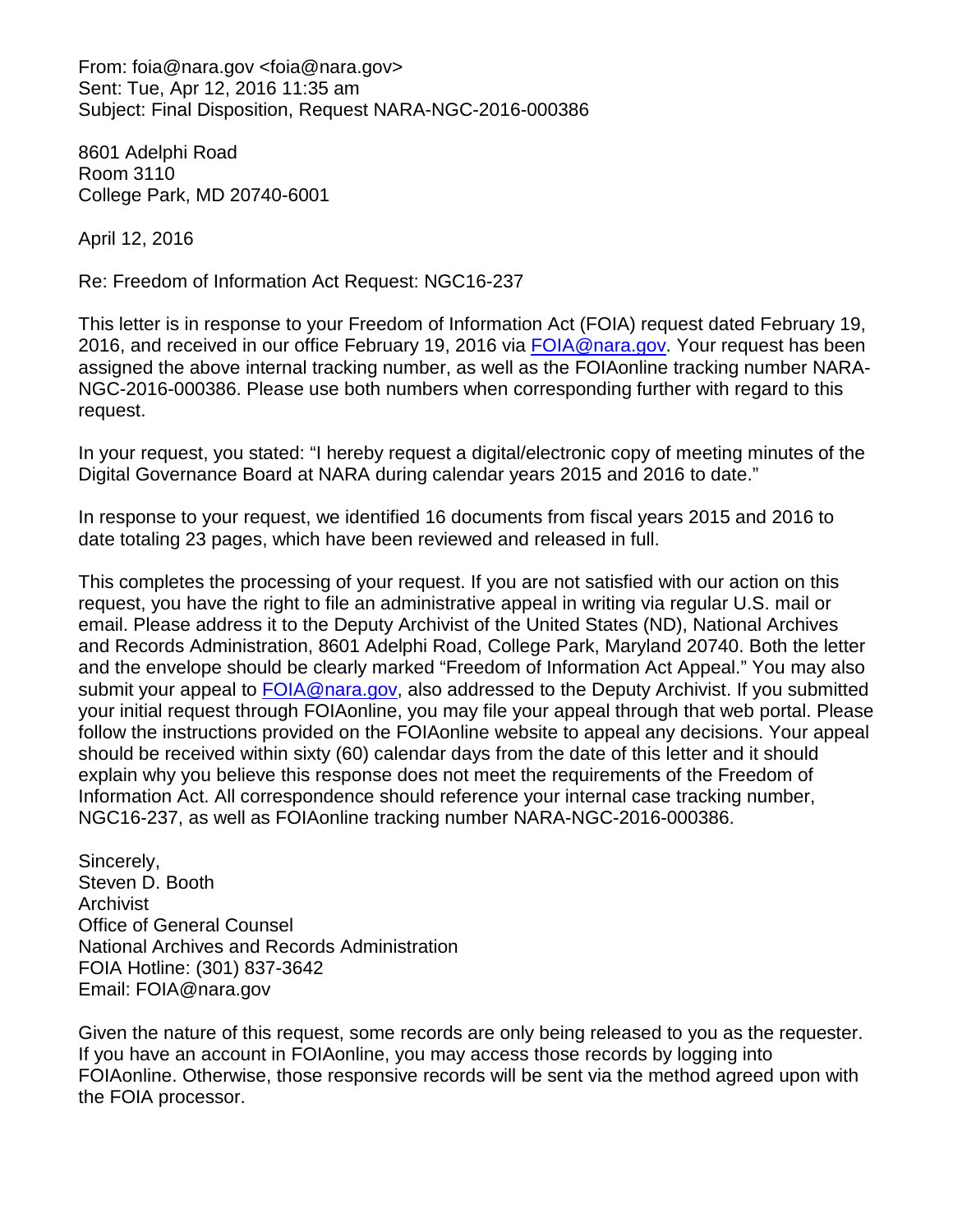#### **October 22, 2014 -11:00 a.m.-12:30 p.m., Room 1902**

**In Attendance:** Markus Most (VI, Chair), Katherine Nowak (RD, Coordinator), Daniel Rooney (RD), Jeffrey Landou (NGC), Leslie Johnston (IX), Stephanie Greenhut (LE), Susan Cummings (A), Doris Hamburg (RX), Michael Moore (RE)

#### **NHPRC and Digitization Presentation - (Kathleen Williams and Nancy Melley)**

- Presentation of slides and discussion (see included slides).  $\overline{a}$
- NHPRC has focus of making historical documents accessible (those outside of NARA)
- NHPRC doesn't dictate standards or what qualifies as of "national historical significance," but applicants must provide justification regarding collection's significance.
- Publishing side can sometimes include digitization of federal records (ex. Founders Online)
	- o There is a need to improve the sharing of metadata between NARA and NHPRC in order to link from catalog to the digital images online.
- DGB and NHPRC will look for ways to better share information regarding grants during each cycle. DGB can benefit by seeing records of interest to public that are being digitized outside of NARA.
- Nancy will send spreadsheet with completed projects and their access links.

#### I **Update on Digitization Strategy Draft and Timeline (Markus)**

- Official public comment period ends on November 17, 2014 (according to Federal Register Notice).
- Comments will be adjudicated, strategy revised, and DGB will review before executive approval on final version.
- Final strategy to be posted by end of calendar year 2014.

# **Preliminary Evaluation Criteria for Prioritization of Records** - **Discussion**

\* **Future meeting dates: November 19 and December 17**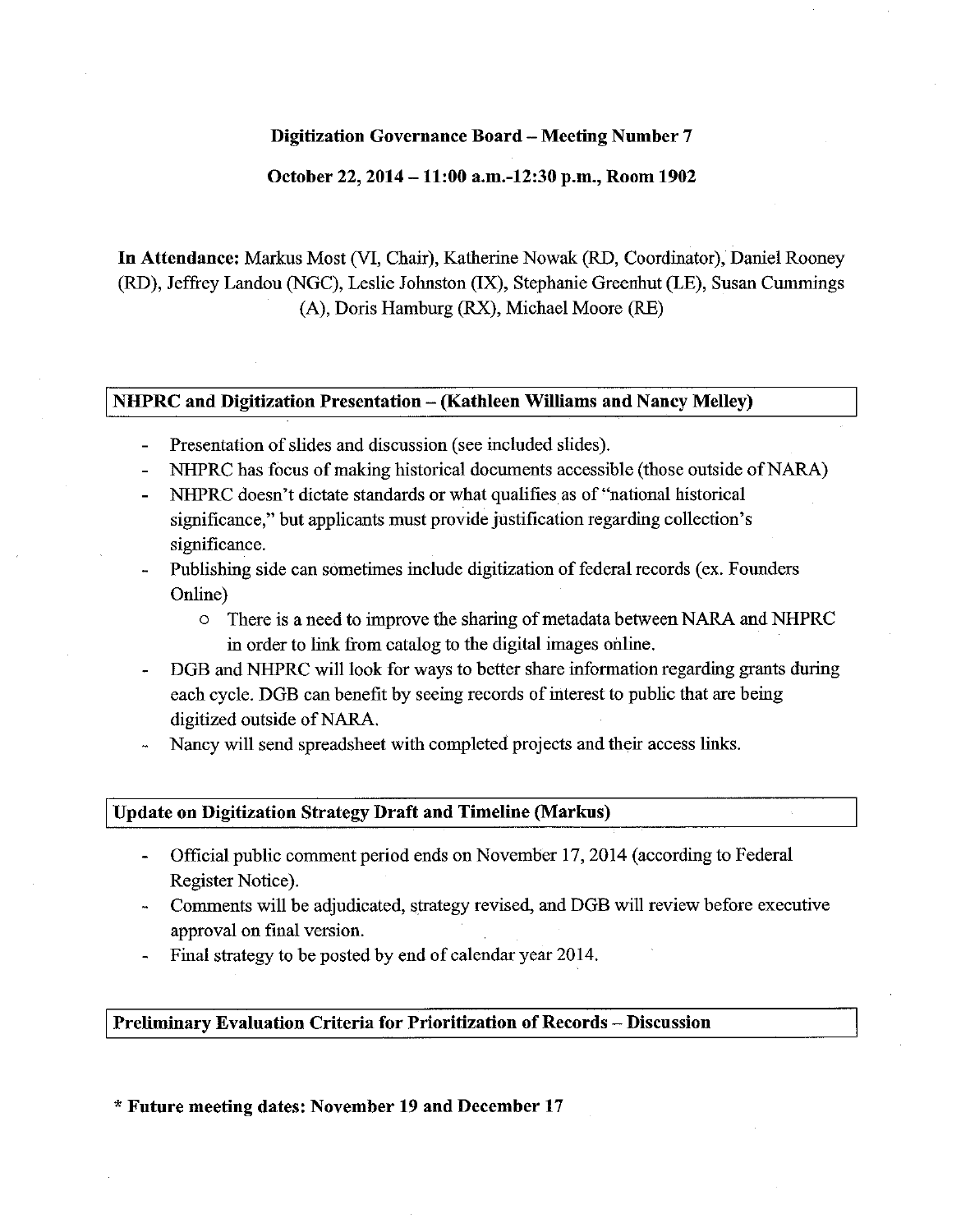#### **November 19, 2014 - 9:30 a.m.-11:00 a.m., Room 1902**

**In Attendance:** Markus Most (VI, Chair), Katherine Nowak (RD, Coordinator), Jeffrey Landou (NGC), Stephanie Greenhut (LE), Susan Cummings (A), Doris Hamburg (RX), Michael Moore (RE), Sam McClure (LP)

#### **Status update on Digitization Strategy (Markus)**

- Official public comment period ended on November 17, 2014. Office of Strategy and Communications granted extension for comments to Friday, November 21, 2014.
- Comments to be adjudicated end of November, DGB will review any edits, and final version presented for executive approval mid-December 2014.
- Final strategy on target for posting end of calendar year 2014.

#### I **Prioritization of Digitization**

- Comments regarding Preliminary Evaluation Criteria document:
	- o (Research Services): It is a lot of work to do mass assessments of holdings. Instead, suggest soliciting proposals to create the initial pool.
		- There were lists created in the past (in NW, calls for proposals, etc.). Many of these lists can be used again and updated.
		- Could we ask the public "What records are important to digitize?" This would support open government and help really learn what the public wants.
		- DGB could establish a threshold of criteria to be met for this pool and invite specific number of proposals ( could be done annually).
		- There is not currently a way to identify the level of use at the series  $level$ that data is not collected with NARA's current pull tracking system.
			- We need a pull system that can track at the series/box level what records are pulled. DGB affirms the importance of this in determining the level of requests of specific series for digitization.
			- Also, we should only consider processed records in first assessment (there are now lots of unprocessed, minimally described records in OPA).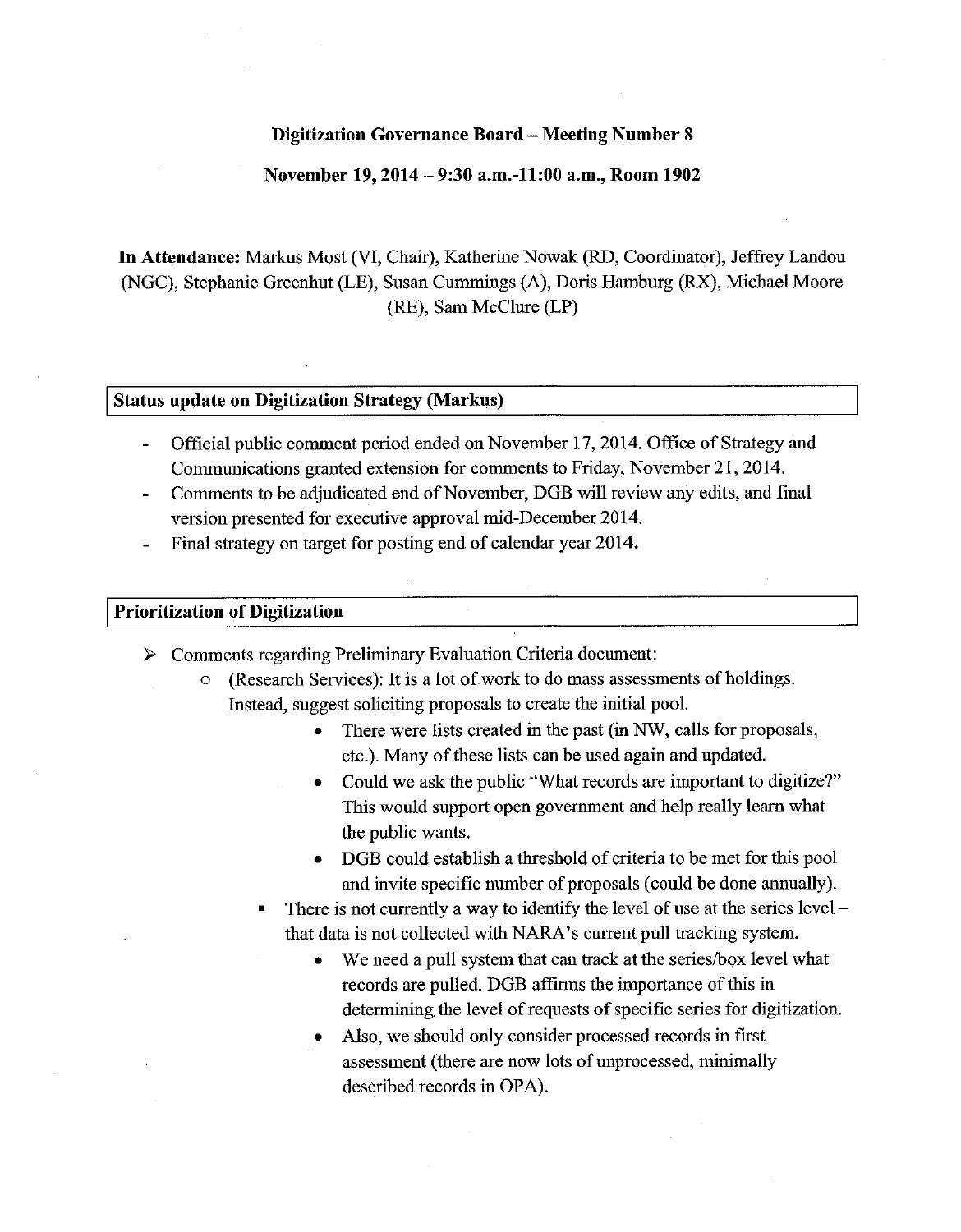- There are connections across the field among particular records (like court records), and some records might not seem significant by itself, but is in view of other holdings across the country. It's necessary to have a systemwide view of our holdings.
- o .(Presidential Libraries): There are different issues in the presidential libraries, as well as different drivers for the current digitization activity taking place (primarily digitization in response to FOIA requests). Any prioritization discussion needs to consider:
	- Concern over existing projects already going on with current infrastructure - would these be told to stop because something else is important?
	- Issue of A/V digitization and storage space.

o (Education and Public Programs): It is important to include non-custodial-unit staff into the prioritization process. These staff members work with online customers and the general public and are aware of subject areas and themes that the public is interested in.

- There should also be consideration that there might be records that the public would be very interested in but aren't "requesting" them because they don't know we have them or don't even know they exist.
- Could NARA's education, exhibits, and other non-custodial unit staff, etc. be included in the prioritization process early on? Perhaps to identify records relating to commemorative anniversaries, subjects and themes of interest to the public, etc?
- $\triangleright$  General Discussion regarding prioritization process:
	- There seems to be a need for a group that is objective (outside of or including reps from R, L, V) to establish criteria and determine threshold guidelines.
	- Need to development vision document with goal statement and high-level explanation of prioritization process, as well as a guidelines document that provides specific criteria.
		- Draft documents to be developed and discussed at next DGB meeting.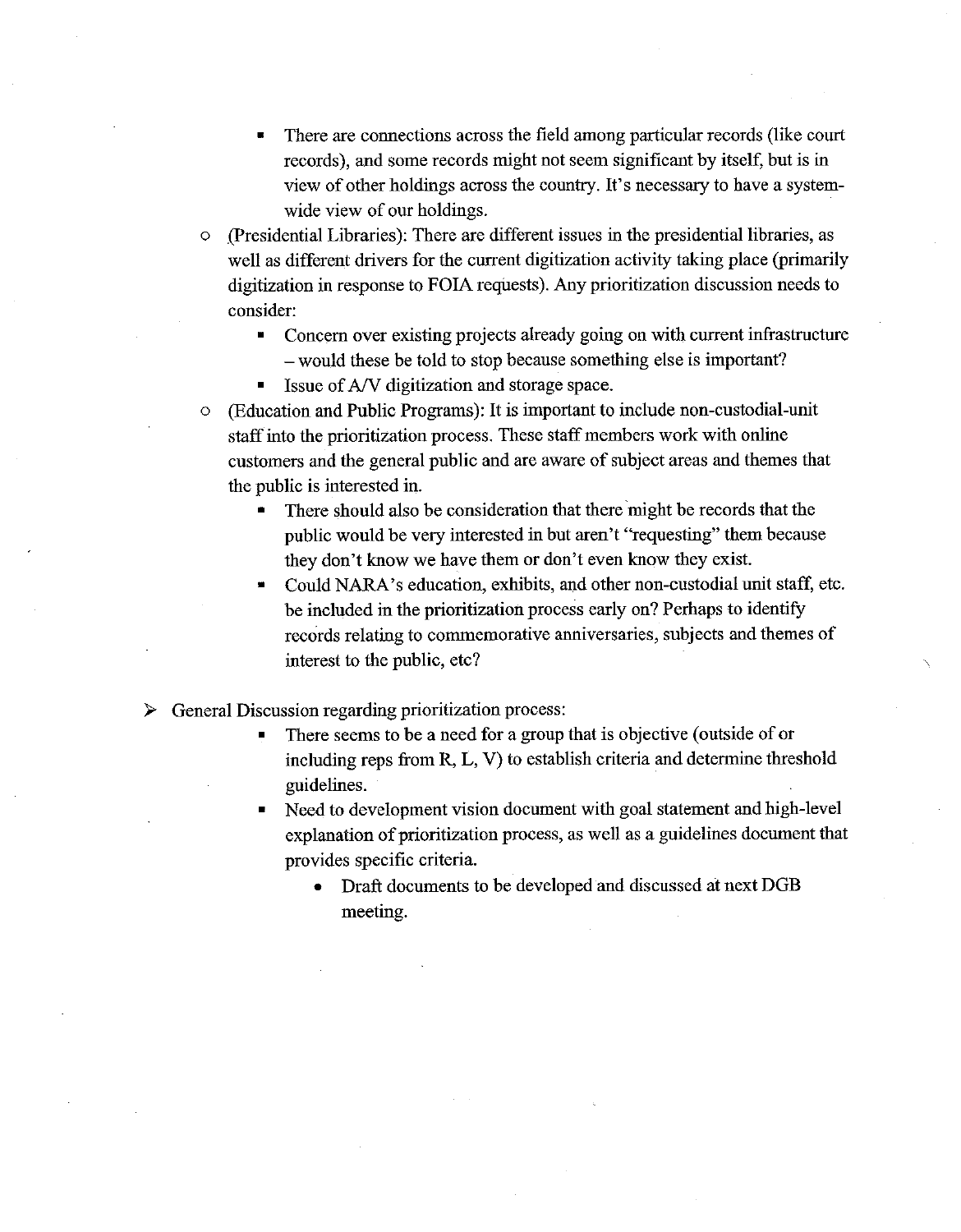• Future meeting dates: December 17 (2014) January 21, February 18, March 18, April 15, May 20, June 17 (2015)

L.

 $\mathcal{A}^{\mathcal{A}}$ 

 $\ddot{\phantom{a}}$ 

 $\mathbf{r}$ 

 $\sim$ 

 $\bar{z}$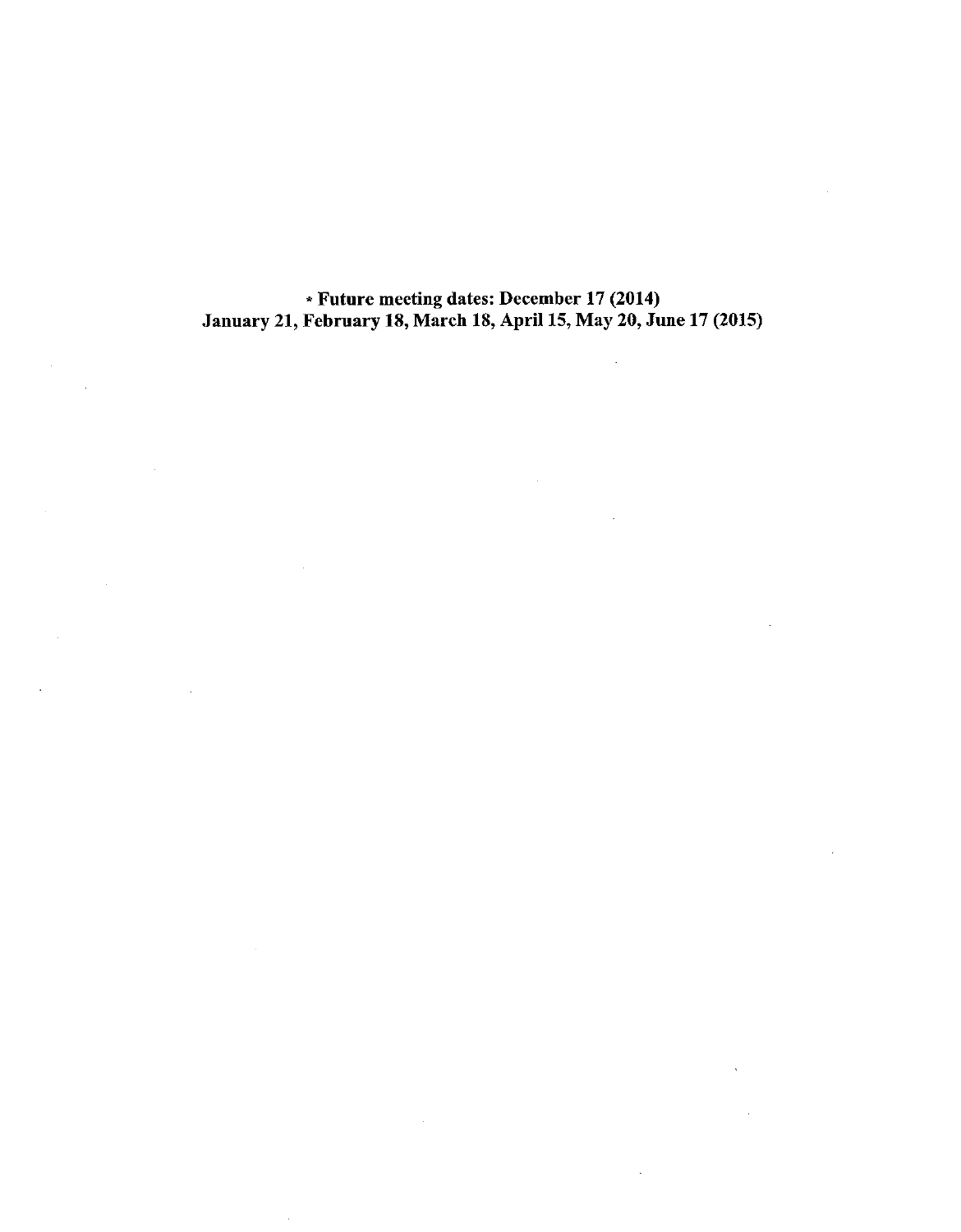#### **January 21, 2015 -10:30 a.m.-12:00 p.m., Room 1902**

**In Attendance:** Markus Most (VI, Chair), Katherine Nowak (RD, Coordinator), Jeffrey Landou (NGC), Stephanie Greenhut (LE), Susan Cummings (A), Doris Hamburg (RX), Michael Moore (RE), Sam McClure **(LP),** Daniel Rooney (RD)

#### **Discussion: Charging Digitization Partners for NARA Services (Markus)**

- NARA is working on new agreements with its digitization partners based on an OIG investigation - NARA is formalizing its decision making process around charging partners for services, including the conservation treatment of records prior to digitization.
- There is a need to develop a decision matrix around when and how much partners are charged for services so that there is consistency around what is charged to partners and why such costs may be waived.
- Proposal for DGB to charter subgroup with members: Markus, Doris, Jeff, Dan, and a representative from the Trust Fund.
	- Additional questions/issues to consider:
		- **1.** What about other digitization partners NARA has (non-profits, agencies, etc.)? Will they be subject to the same decision matrix as NARA's "embargo partners?"
		- **2.** Is there a relationship between **if** it's on our prioritization list and if/how much we will charge for certain services, such as conservation treatment?

#### **Review and Discussion of Draft Prioritization Framework**

- Three documents will form a complete prioritization structure for NARA:
	- o High-level framework document
	- o Process document
	- o Prioritization Implementation Guide
- It is important to somehow indicate that there is no objective data available to generate use statistics on series. The DGB recognizes that there is a need to rely on the experience of the custodial units.
- Issue of significance need to clarify what this means and explain how it is different than "high reference" series.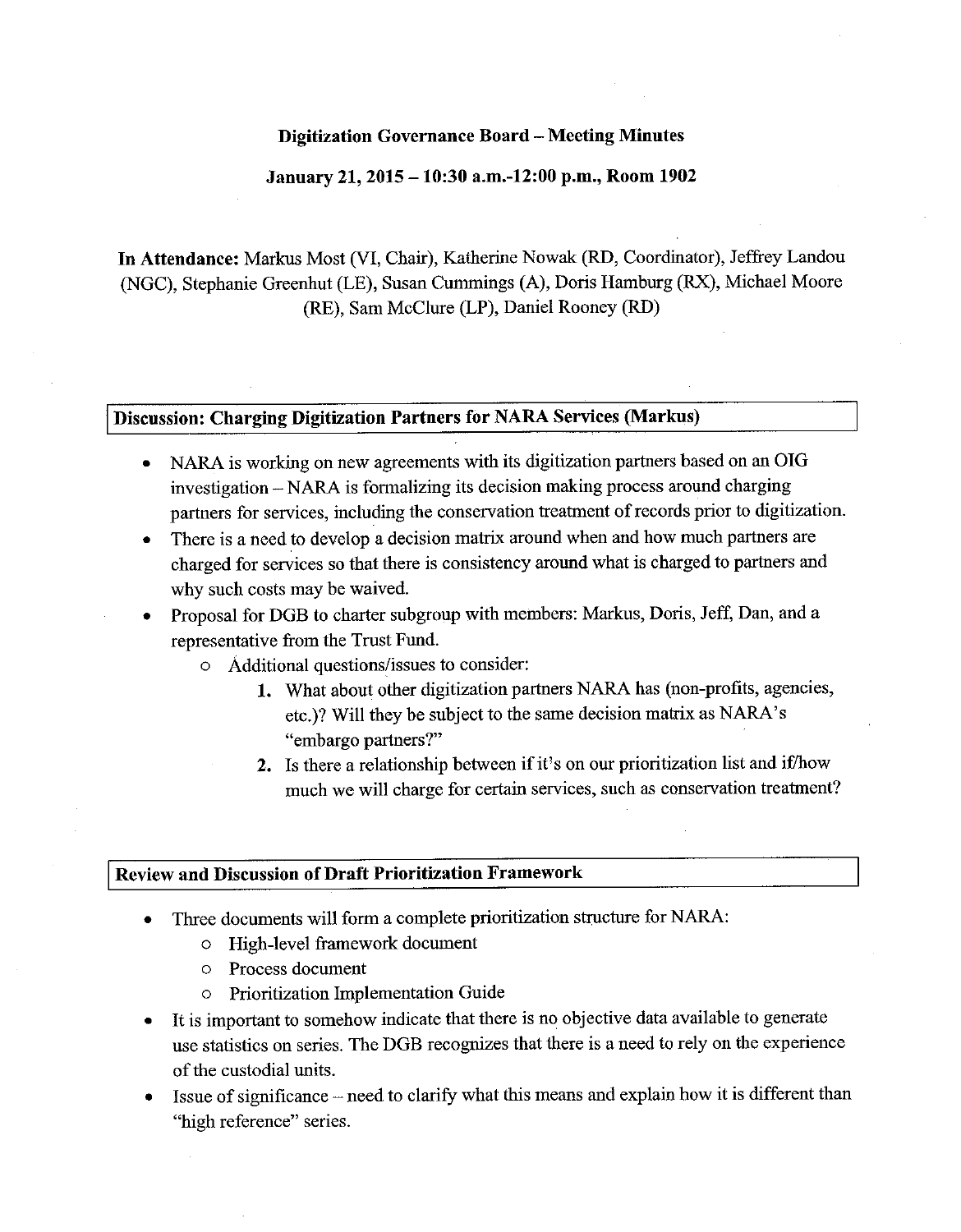- Presidential Libraries
	- o The libraries have different business processes than R.
		- This includes separating out high significance/high value records and prioritizing these. There are inventory and audit procedures in place for this.
		- This also includes FOIA requests, which drive digitization in the libraries.
		- Business needs and also security/access needs could tie in as criteria for prioritization.
- Different process documents ( one for R, one for L, etc) should be created that recognize distinctions in records and work processes and therefore, differences in prioritization.
- Also looking at the idea of different geographic areas or units coming up with own prioritization list, which could then be compiled into aggregate NARA list (for knowledge of prioritization across the agency, for supplying partners with potential series of interest, for prioritizing NARA resources, etc.)
- There is a need to determine best way to solicit feedback from public and non-custodial units (exhibits, education staff, etc.) on prioritization.

# **Development of Metrics around Digitization Strategy Approaches·**

- DOB has goal for this FY to develop metrics for the Digitization Strategy and to come up with a measurement and metrics package that can be implemented in 2016.
- We will discuss ways to look at the agency's overall progress toward our digitization goals, as well as the ways in which each individual approach contributes to our overall goal.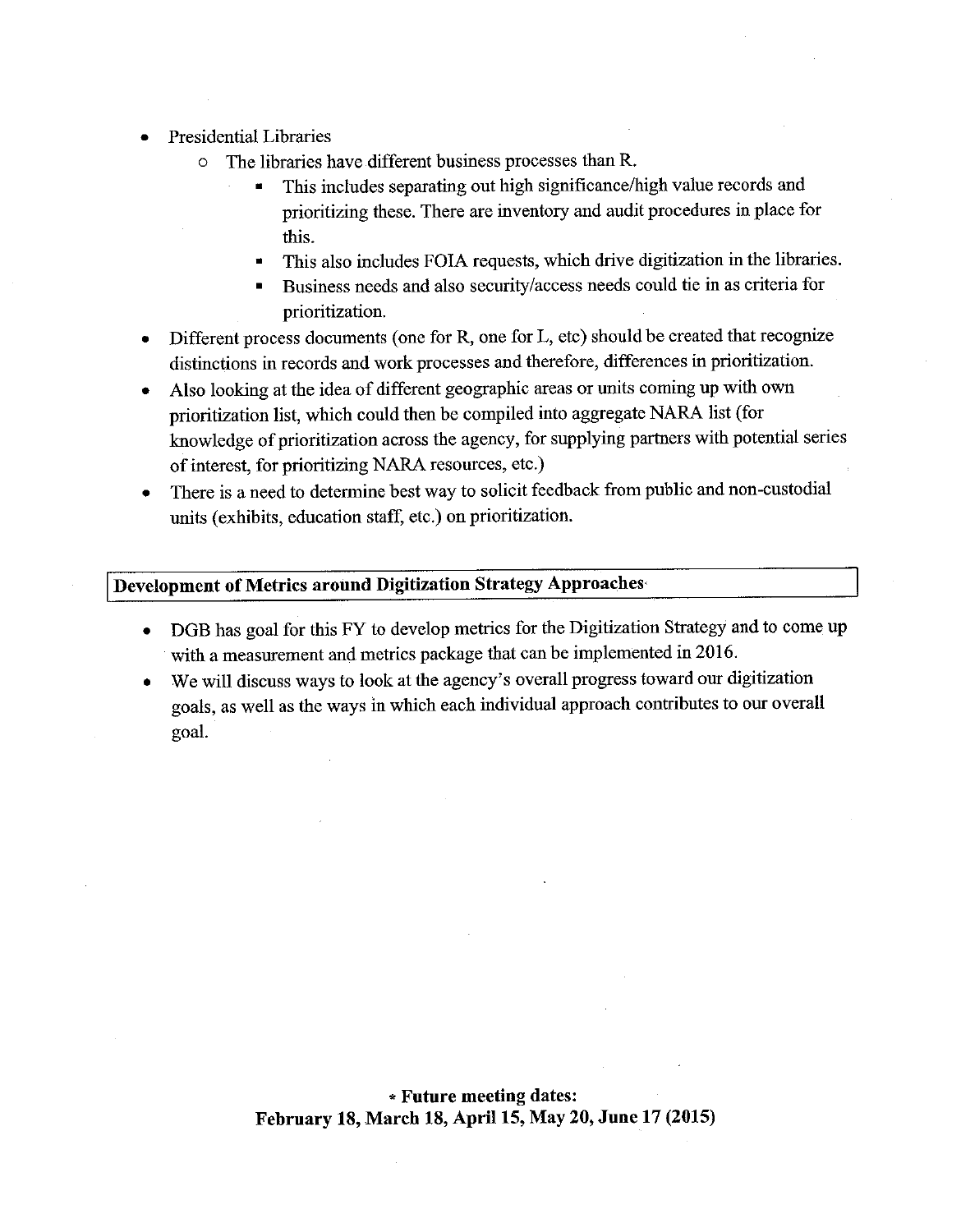#### **February 18, 2015 -10:30 a.m.-12:00 p.m., Room 1902**

**In Attendance:** Markus Most (VI, Chair), Katherine Nowak (RD, Coordinator), Jeffrey Landon (NGC), Stephanie Greenhut (LE), Susan Cummings (A), Doris Hamburg (RX), Michael Moore (RE), Sam McClure (LP), Daniel Rooney (RD)

#### **Development of Metrics around Digitization Strategy Approaches**

- DGB review of slides provided by Steve Beste that provide tips for well-formed performance measures.
	- o NARA's current performance measurement is a problem because it combines "objects digitized" and "put online" (inherently a problem because it's measuring two different things)
- What is the goal of these metrics?
	- o The DGB will use the metrics created to evaluate each approach and how it's working for NARA.
	- o The goal is not to compare one approach to each other because they're inherently unequal. Instead, the DGB will determine how to meaningfully measure each one to evaluate each approach's effectiveness and aid NARA in making decisions about resources.
- Issue  $#1$  How do we measure how much is being digitized?
	- o Physical holdings ( cu. ft.), number of images created, number of series, some other way?
	- o NARA has traditionally measured in cubic footage. For consistency, cubic footage should be measured in some way.
- Issue #2 How do we account for different media types in measurement?
	- o Textual records currently count pages/images.
	- o Motion picture/sound currently count "items" digitized. Recordings of different lengths still count as one item.
	- o Electronic records also measured differently.
- Issue #3 There are problems with using "percentages" in digitization.
	- o Relying on a "percent of holdings digitized" is problematic. New accessions every year will affect the percentage and can cause misunderstanding.
		- However, people will always want to have a percentage, so this is likely essential (Clearer explanations of how number is calculated is necessary.)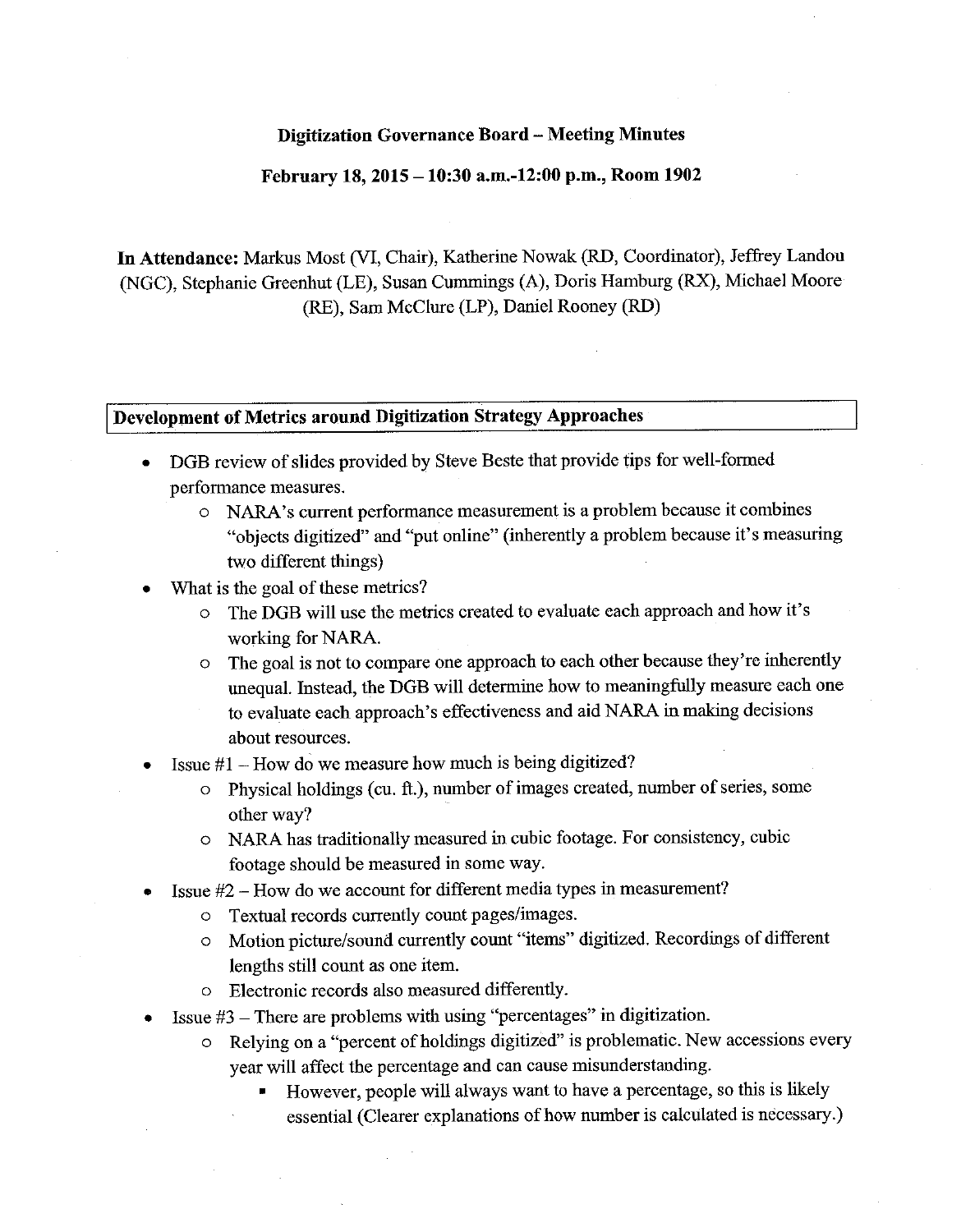- Issue #4 What does the phrase "number of images online" really mean?
	- o Does this refer to only those images in NARA's own catalog? (those images uploaded to the catalog after the required embargo period with partners)
		- Or does it refer to all images available online to researchers ( on partner websites, freely available in NARA research rooms, etc)? There is a need to measure both of these numbers, as both are valuable and convey different information.
- Issue  $#5$  What question(s) are we answering with these metrics?
	- o DOB will focus initially on answering the questions "What are our results?" and "How well are we doing?" to meet our digitization goals.
	- o Different approaches will have different measurements, and that's ok, as these five approaches provide a comprehensive approach to NARA's digitizing activities.
		- o DOB can use the information gathered from these measurements to make recommendations regarding resources or further measurements needed.
- Importance of benchmarking against other organizations regarding the development of measurements and how they are measuring digitization ( ex. The National Archives, Canada, LOC)

#### \* **Future meeting dates: March 18, April 15, May 20, June 17 (2015)**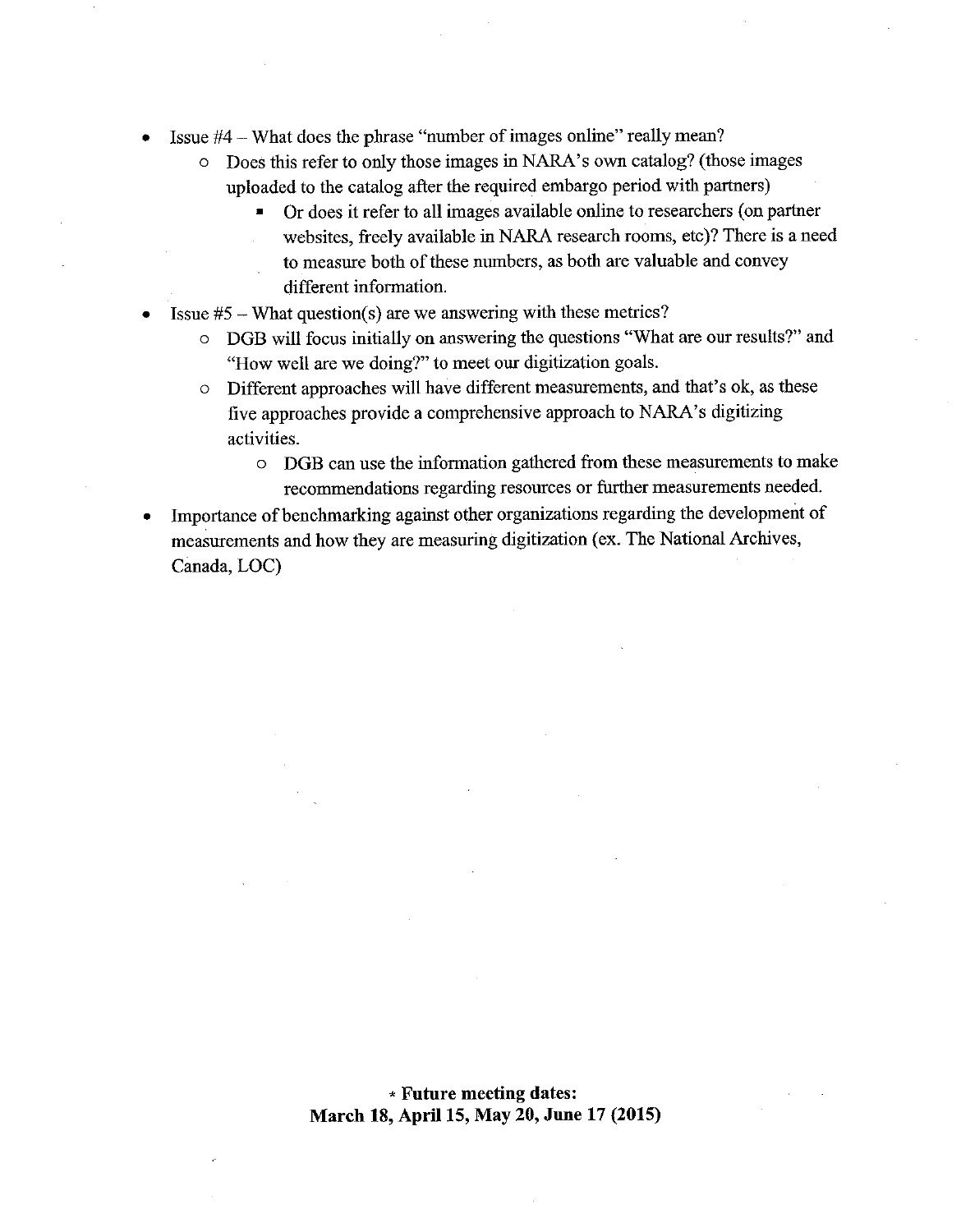#### **March 18, 2015 - 10:30 a.m.-12:00 p.m., Room 1902**

**In Attendance:** Markus Most (VI, Chair), Katherine Nowak (RD, Coordinator), Stephanie Greenhut (LE), Susan Cummings (A), Doris Hamburg (RX), Michael Moore (RE), Sam McClure (LP), Leslie Johnston (IX)

#### **Development of Practical Guidance ("Prioritization Process Document") for R and L**

- How far out to forecast prioritization  $(1, 5, 10 \text{ years})$ 
	- o Existing priorities and digitization progress probably won't be enough to warrant annual review.
	- o Goal to be 3 years, with an annual check/revisit to see if there are any updates.
	- o Also, Rand **L** can let DOB know if there has been a significant change (don't have to wait for official review).
- Within R, it is logical that the Access Coordinators should be the access point to gather information from their locations. They can look at the broader picture for their locations and work together as well.
	- o R will provide valuable information, but the DOB will do the actual prioritization (with weights applied). The DOB focus is agency-wide, and it can direct resources within overall agency priorities.
- Presidential Libraries and Legislative have different processes and situations:
	- More recent libraries are doing digitization as part of processing and FOIA requests.
	- o Older libraries have a higher percentage processed and should have a better idea of what is being requested.
	- o Some legislative records fall outside ofthis, but some are within NARA's regular scope.
	- o Different factors will need to be considered based on the type of records and the location.
- End product:
	- o A word document with steps to follow to determine list of highest priority series for digitization (to provide to various custodial units).
	- $\circ$  A spreadsheet with the required fields to fill out (like RG, series, cu. ft., etc.) to submit to DOB for final prioritization.
		- It would be helpful to have a field that asks for justification/reason for listing as a high priority.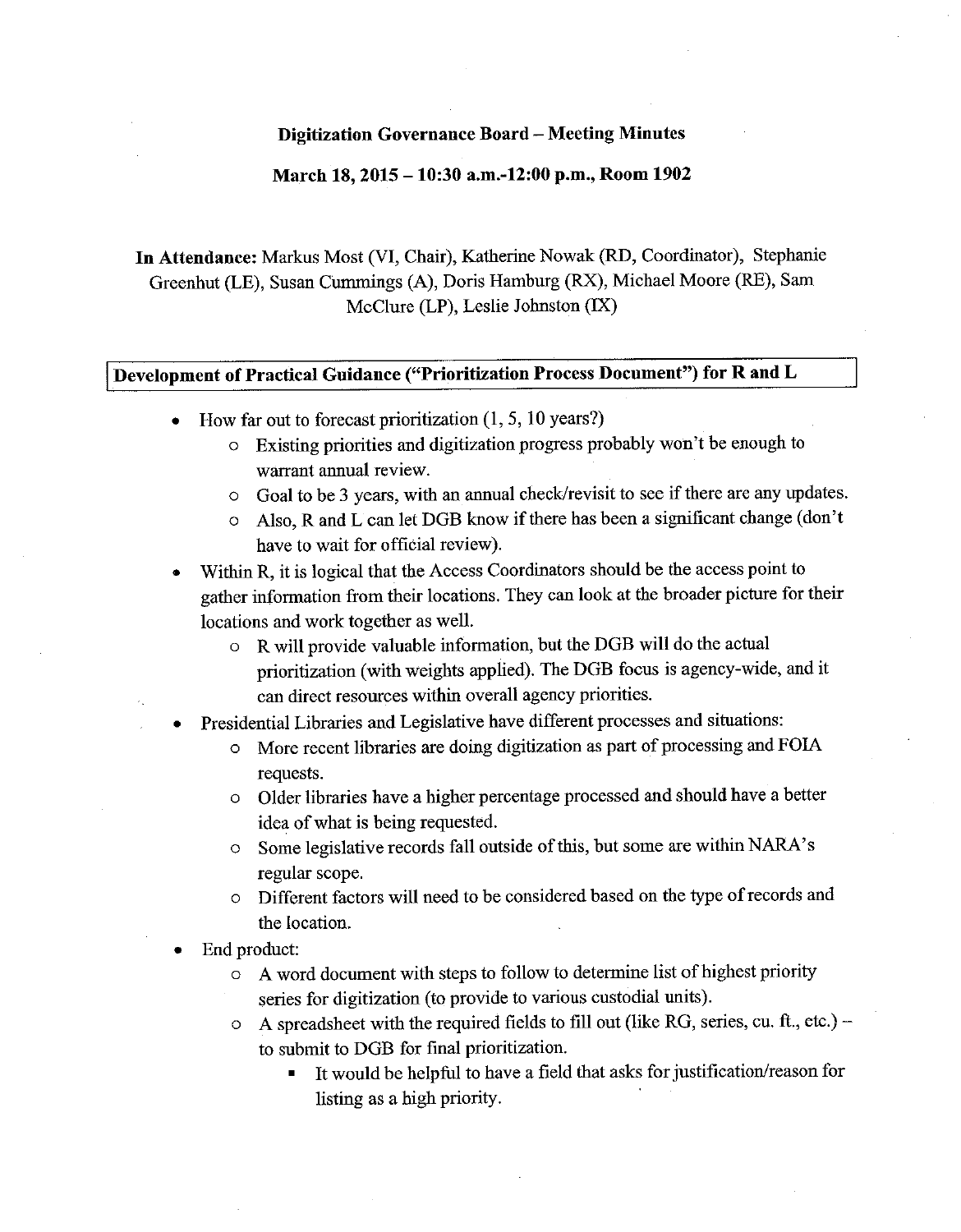- To make sure to include Exhibits, Education, and other public facing offices we will ask for input at the subject/theme level (as opposed to the series level like R and L.)
	- o We need to clearly state that there will be a thematic view involved, so even if staff don't know the exact series, they still have an opportunity to provide input.
- The lists from R and L should include projects currently being digitized, so we know how resources are currently being used. This should include all digitization going on (including preservation).
- There is a need to set the boundaries of what we are calling for, as there could be too many that come back.
	- o A fair way could be a set ratio of series provided based on the volume of material at each location.
	- o Goal for next meeting is to have the practical guidance document and spreadsheet developed to be approved by DGB prior to sending out.

 $\Delta$ 

\* **Future meeting dates: April 15, May 20, June 17 (2015)**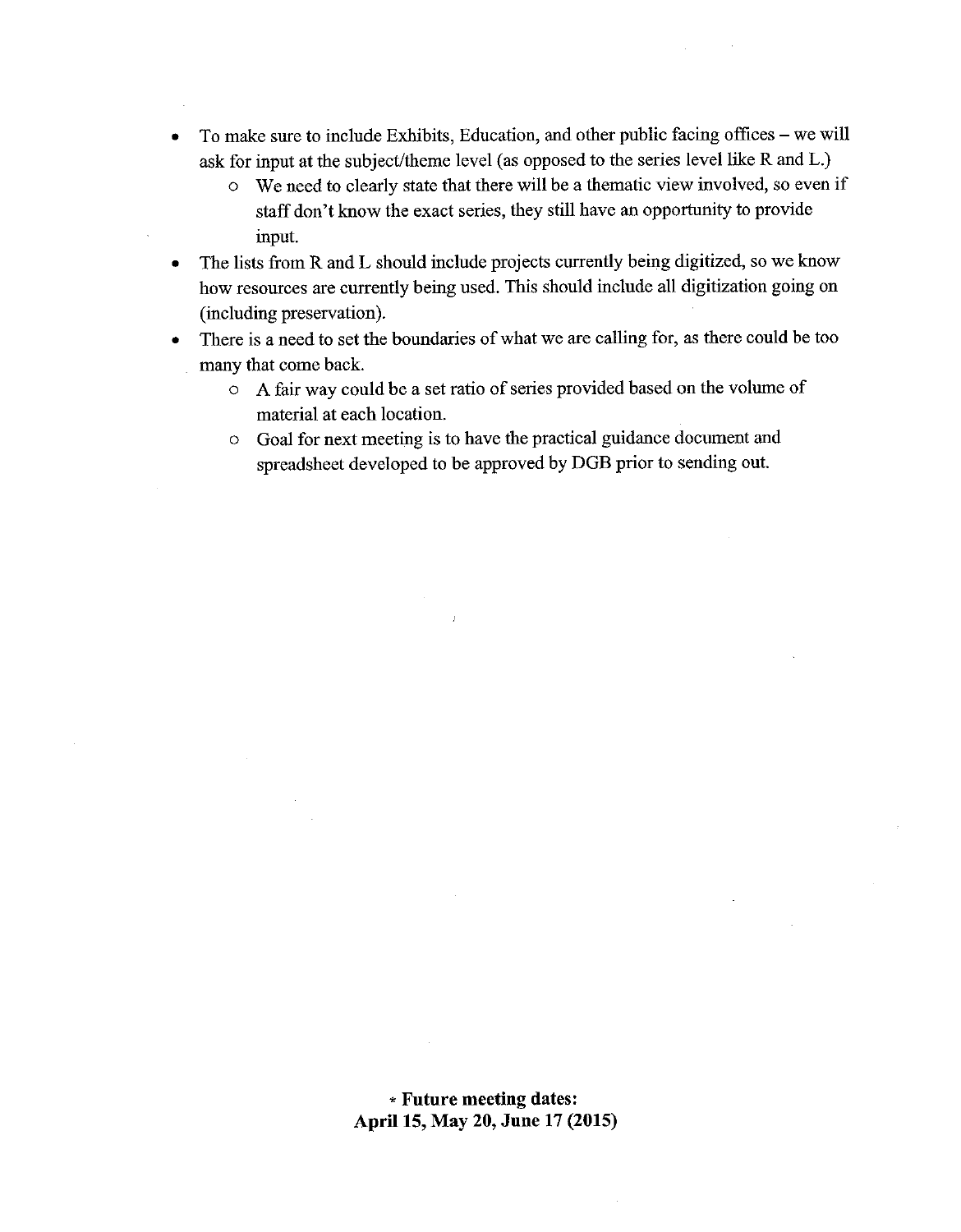# **Digitization Governance Board** - **Meeting Number** ??

# **April 15, 2015** - **10:30 a.m.** - **12:00 p.m., Room 1902**

**In Attendance:** Markus Most (VI, Chair), Denise Henderson (VI, Coordinator), Daniel Rooney (RD), Jeffrey Landou (NOC), Leslie Johnston (IX), Stephanie Oreenhut (LE), Sam McClure (LP), Susan Cummings (A), Doris Hamburg (RX), Michael Moore (RE)

#### **Introduction of Denise Henderson as Internal Digitization Coordinator**

• Explanation of Denise's role as Internal Digitization Coordinator

#### **Discussion about Updated Prioritization Framework**

Board members review by May 5<sup>th</sup>

# **Discussion about Draft Prioritization Guidance for R and L**

Draft guidance provided to DGB by May  $8<sup>th</sup>$  prior to presentation at May meeting

# **Discussion about Digitization Prioritization Activities**

- VI to create a Prioritization Spreadsheet for Digitization Projects for Rand L
- Prioritization Spreadsheet from R and L units due by mid-August 2015
- Finalized Prioritization List by September 30, 2015
- Solicit public feedback about digitization priorities. Provide high level themes to the public
- Prioritization Team R Access Coordinators, Sam McClure, Stephanie Greenhut
- Digitization prioritization efforts should also align with LE National Outreach Initiative

# **Discussion about Metrics**

• Establish metrics for five digitization approaches by September 30, 2015

# I **Partnership Activities**

- Partnership Coordinator will begin drafting a decision matrix for charging digitization partners
- Presentation to DOB in July, post draft on ICN, finalized by September 30, 2015

# \* **Future meeting dates: May 20 and June 17**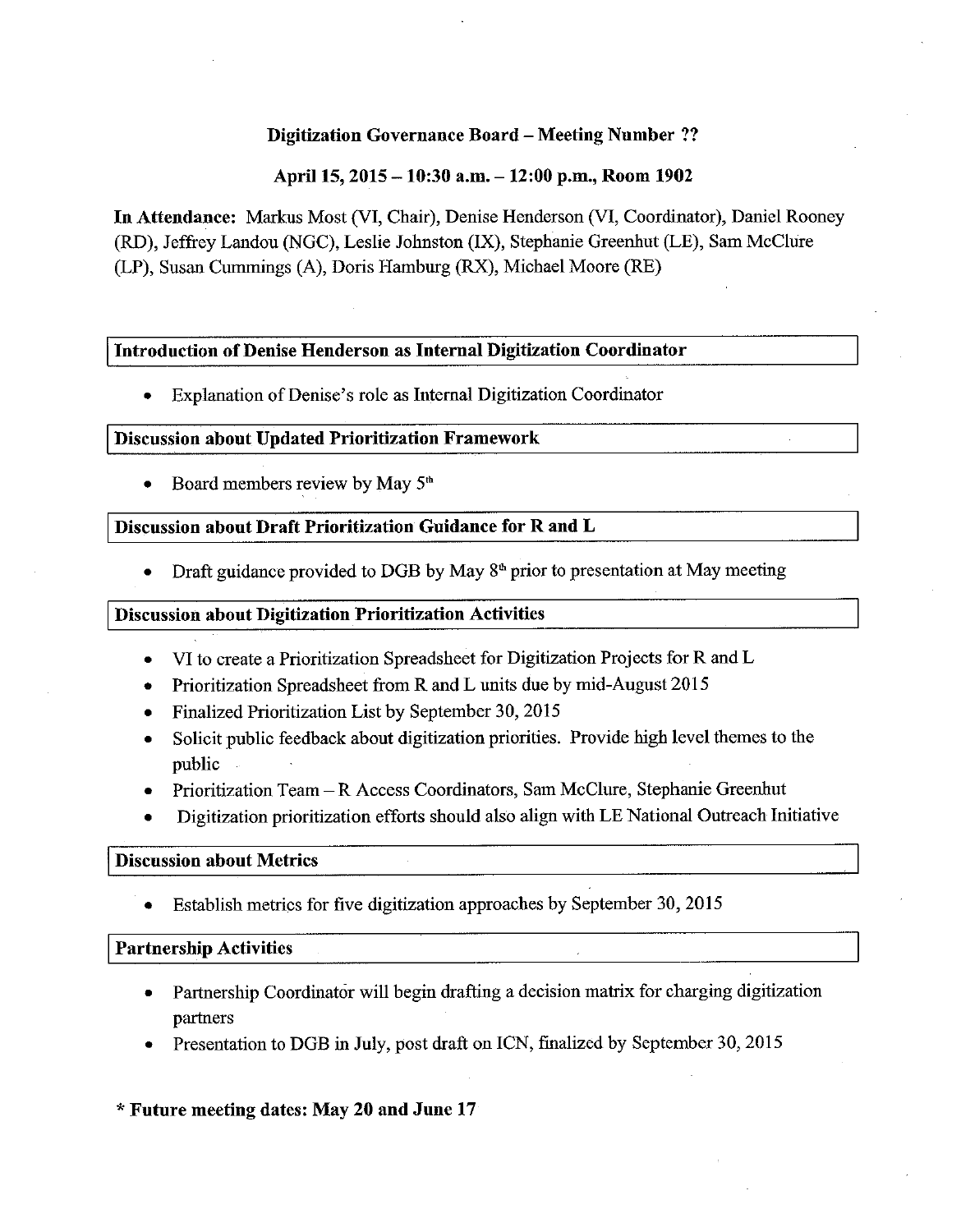#### **May 20, 2015 -10:30 a.m. -12:00 p.m., Room 1902**

In **Attendance:** Markus Most (VI, Chair), Denise Henderson (VI, Coordinator), Daniel Rooney (RD), Stephanie Greenhut (LE), Sam McClure (LP), Susan Cummings (A), Doris Hamburg (RX), Onaona Guay (VI)

#### **Overview of Draft Digitization Prioritization Spreadsheet and Guidance**

- Edits suggested by Board members
- Once finalized, spreadsheet issued to R Access Coordinators and LP Liaison for distribution to custodial units  $-$  by May 29<sup>th</sup>
- Custodial units to enter priorities and return to VI by end of June
- List of prioritizations by the end of September

#### **Discussion about Cost Matrix for Charging Digitization Partners**

- Early stages of developing cost matrix for charging digitization partners
- Draft of when to charge issued by end of July; final version due by the end of September
- Draft of how much to charge issued by end of August; final version due by the end of October

**Discussion about Short-Term Digitization Projects in Room 6050, West Research Room, and Innovation Hub** 

- VI and Rare working closely to develop procedures for "short-term" digitization projects undertaken by public contributors to work in Room 6050 (A2) and the West Research Room (Al)
- Update on potential digitization activities in the Innovation Hub
- Discussion about issues regarding physical space and quality control/ quality assurance

#### \* **Future meeting dates: June 17, July 15, August 19**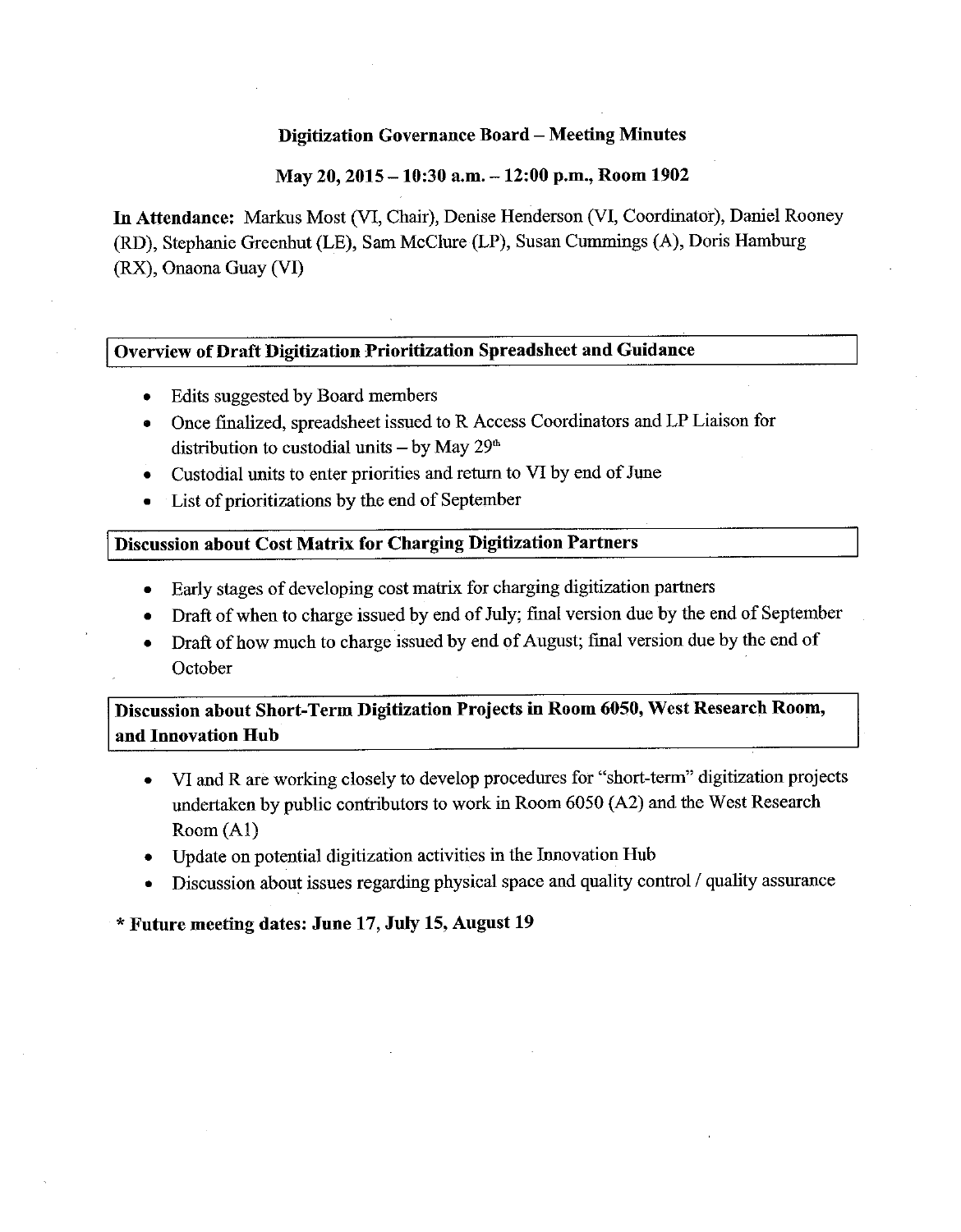#### **June 17, 2015 -10:30 a.m.** - **12:00 p.m., Room 3208**

**In Attendance:** Markus Most (VI, Chair), Denise Henderson (VI, Coordinator), Daniel Rooney (RD), Leslie Johnston (I), Michael Moore (RE), Stephanie Greenhut (LE), Sam McClure (LP), Susan Cummings (A), Madeline Proctor (A), Doris Hamburg (RX), Onaona Guay (VI)

#### **Introduction of Madeline Proctor (A), New DGB Member**

• Madeline will succeed Susan Cummings as the Agency Services representative on the DGB

#### **Digitization Priorities Spreadsheet Update**

- Digitization priorities spreadsheet was issued to R Access Coordinators and L Liaison on June 2 for distribution to archival units
- Completed spreadsheets are due back by 6/30/2015
- A call will be put out to non-custodial unit staff and the public for suggestions working with Social Media staff to facilitate public poll
- A final list of priorities will be completed by 9/30/2015

#### **Discnssion about Digital Preservation Framework**

- Leslie Johnston gave a presentation about the digital preservation framework
- Advocated for the formation of a subgroup to examine and discuss major digital preservation issues

\* **Future meeting dates: July 15, August 19, September 16**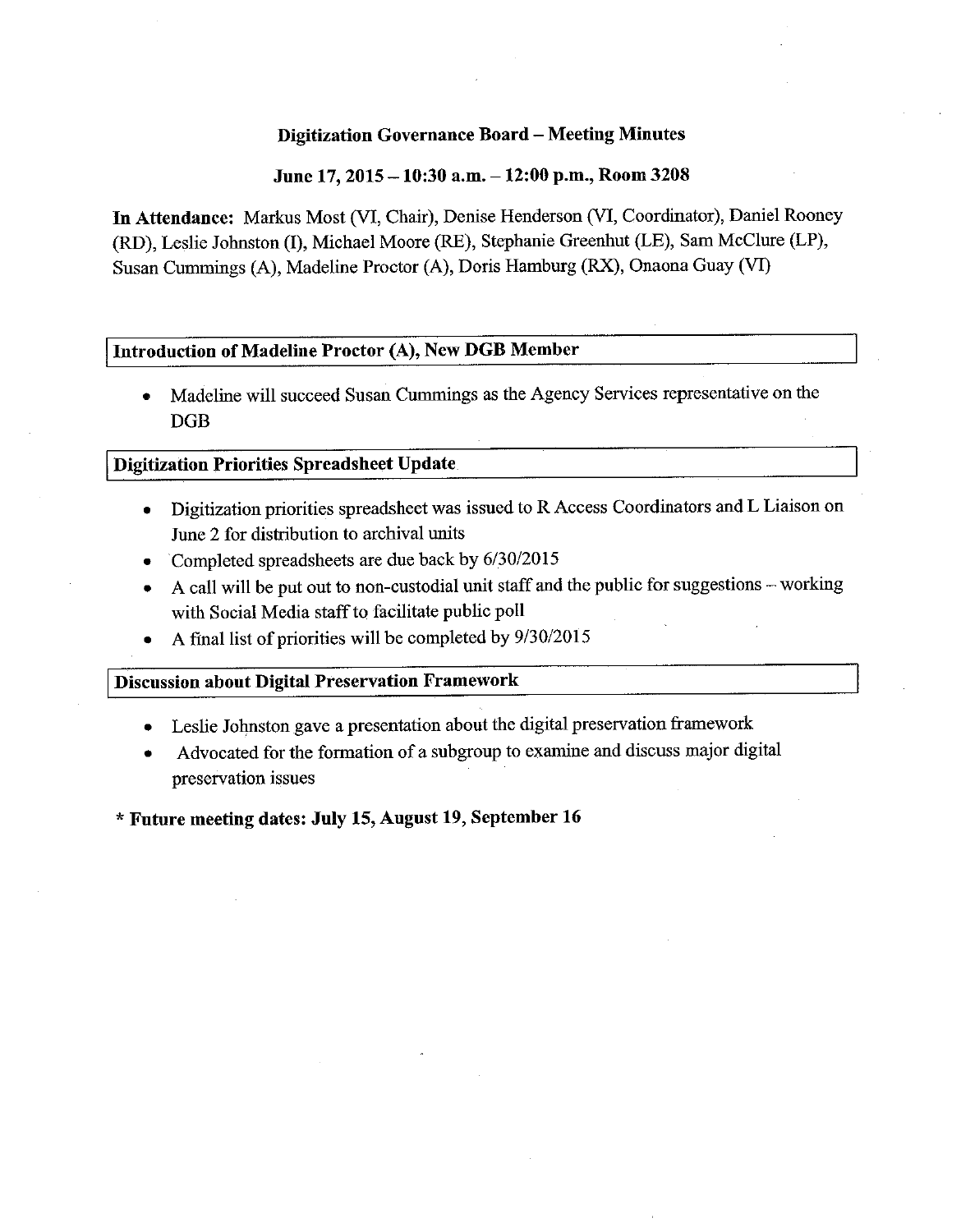#### **June 17, 2015 - 10:30 a.m. - 12:00 p.m., Room 3208**

**In Attendance:** Markus Most (VI, Chair), Denise Henderson (VI, Coordinator), Leslie Johnston (I), Michael Moore (RE), Stephanie Greenhut (LE), Sam McClure (LP), Madeline Proctor (A),, Jeff Landau (NGC), Onaona Guay (VI)

#### **Update on Digitization Priorities Solicitation**

- 29 of 31 custodial units submitted priority lists
- Posted a priority suggestion form for NARA staff on the ICN
- Posted a NARAtions blog post and launched Crowd Hall online town hall to solicit public feedback about NARA digitization priorities
- VI will be working with Martha Murphy on digitization and privacy issues

#### I **Update on Digitization Metrics**

- Internal discussions about establishing digitization metrics
- VI set up a meeting with Steve Beste week of 7 /27 to discuss building metrics
- Draft of digitization metrics and estimate of the amount of digitization that can be accomplished by 2018 will be presented at the August DGB meeting

#### **Presentation about the Partner Cost Matrix**

- Onaona Guay presented on the draft partner cost matrix
- Discussion about establishing a baseline definition for "standard operations" since digitization is currently not a standard operations across NARA

#### \* **Future meeting dates: August 19, September 16**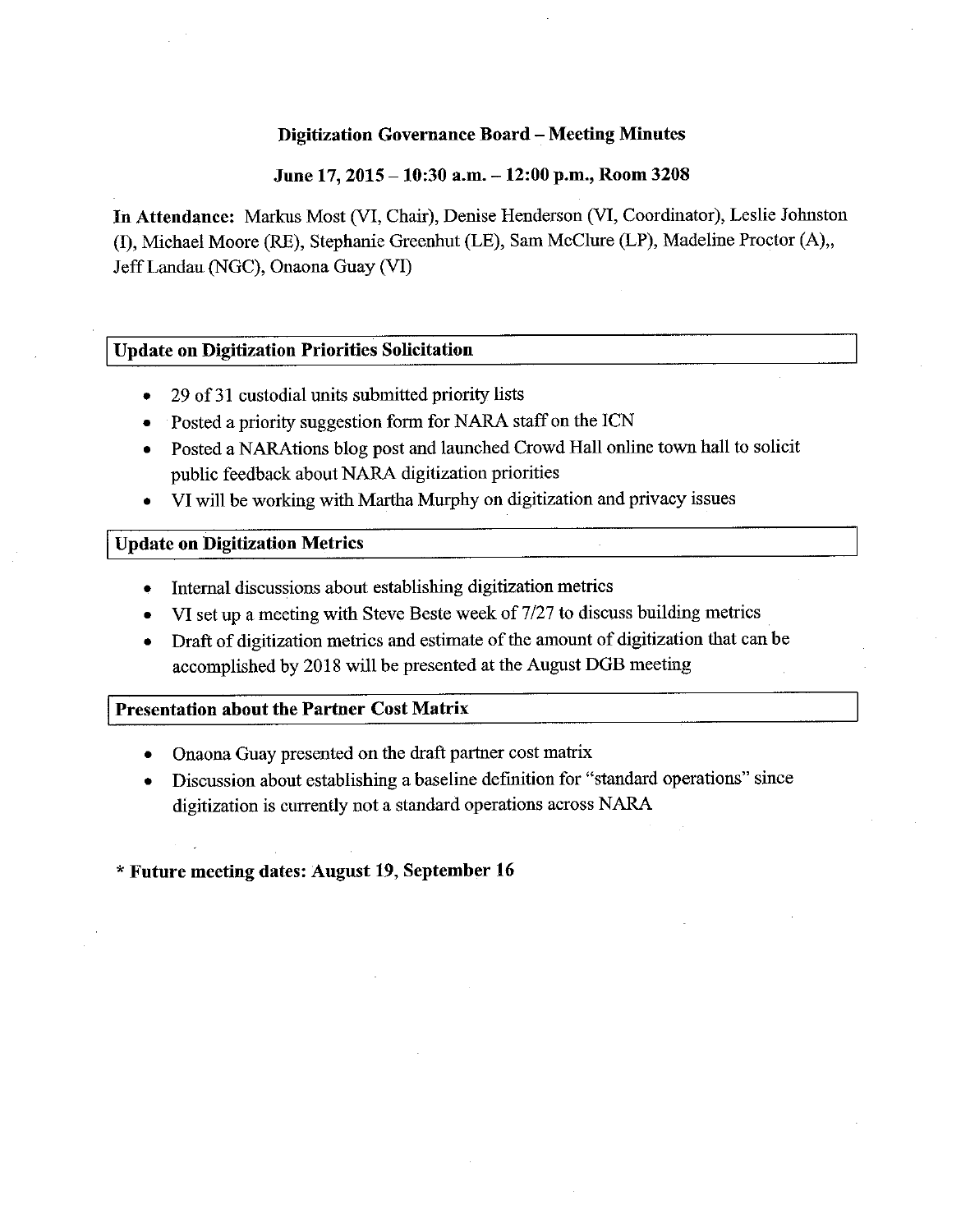#### **August 19, 2015 -11:00 a.m. -12:00 p.m., Room 1902**

**In Attendance:** Markus Most (VI, Chair), Denise Henderson (VI, Coordinator), Michael Moore (RE), Doris Hamburg (RX), Stephanie Greenhut (LE), Sam McClure (LP), Jeff Landau (NGC), Onaona Guay (VI)

# **Update on Digitization Priorities Solicitation**

- Denise Henderson and Markus Most met with Michael Moore and Sam McClure to go over draft of priorities based on solicitation of staff and public suggestions
- Denise Henderson met with Ann Cummings (RD) and Michael Moore re prioritizing microfilm digitization within the larger digitization prioritization. Also had follow-up meeting with Ann Cummings, Chris Naylor (RDP), and Katie Nowak (RDPT2) to discuss microfilm prioritization
- Final list will be posted in September along with communications via ICN and blog posts.

#### **Presentation about Digitization Metrics and Projected Accomplishments for 2016-2018**

- Denise Henderson presented on digitization metrics, building goal, and projected digitization accomplishments for 2016-2018
- Follow-on discussion important to report image count along with cubic footage
- Presentation geared towards textual/photographs we need to keep in mind  $A/V$  counts and conversion of digital files to cubic foot construct could be a difficult situation

#### **Presentation about Partner Criteria for Digitizing Records of Mutual Interest**

- Onaona Guay presented on the assessment criteria for digitization partner projects
- As pool of genie records declines, there are situations in which partners are interested in digitizing the same records or digitizing in same location but the location can only accommodate one camera .
- Developing criteria will provide NARA a systematic way to make a decision
- Any type of scoring should be defined and structured
- We should keep in mind  $-$  is there a point in which working with a partner is not worth NARA's while?
- •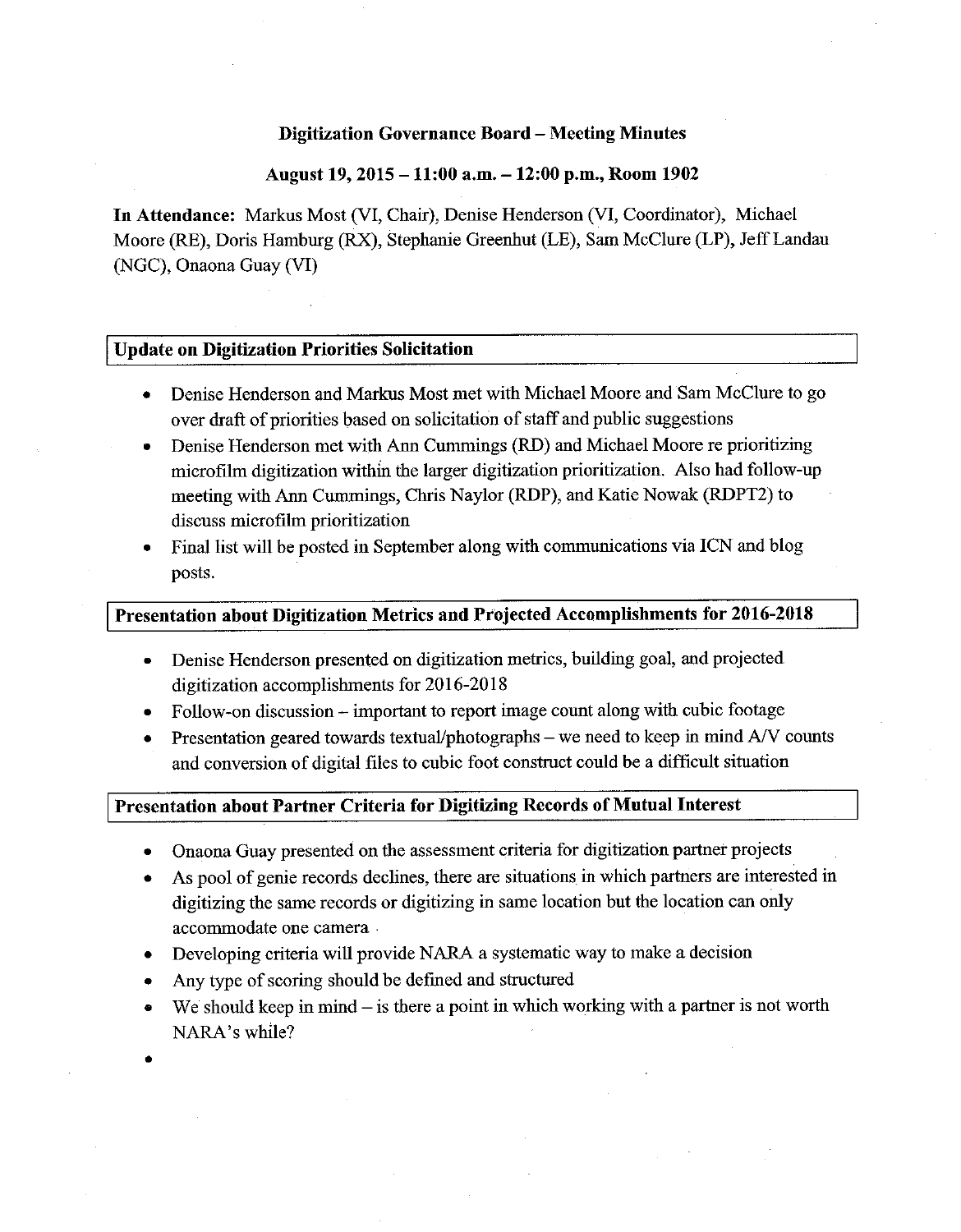• Discussion about establishing a baseline definition for "standard operations" since digitization is currently not a standard operations across NARA

# **Discussion about Digitization Summit Proposal**

- Staff brought up the idea of a digitization summit on an ICN discussion thread/poll
- A summit that focused on a fmite topic could be beneficial and have a positive impact

 $\bar{\gamma}$ 

 $\bar{z}$ 

- A working group made up of front-line staff would probably be beneficial and productive
- VI to form working groups

# **Future meeting dates: September 15**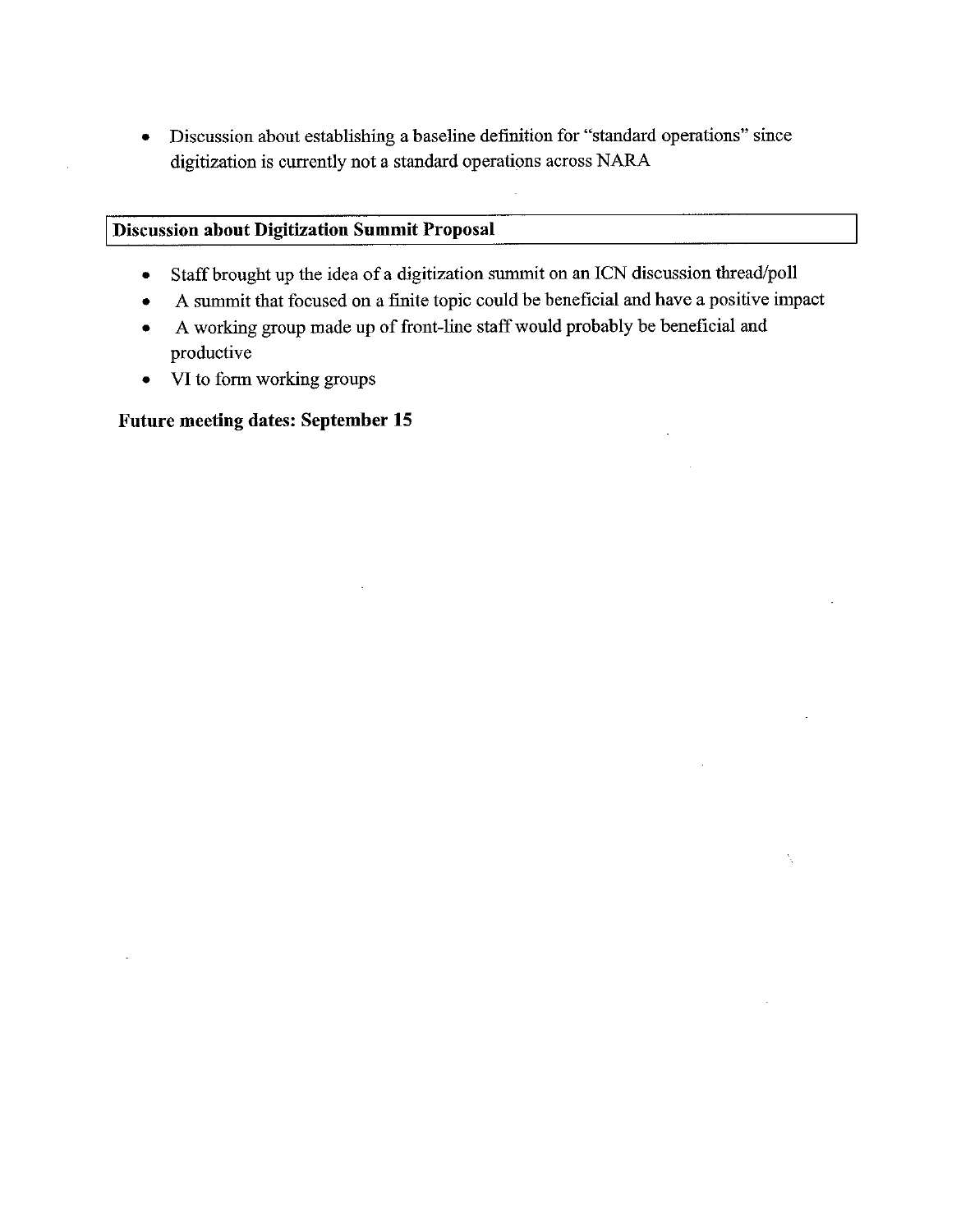# **September 15, 2015 -10:30 a.m. - 12:00 p.m., Room 1902**

**In Attendance:** Denise Henderson (VI, Coordinator), Dan Rooney (RD), Michael Moore (RE), Stephanie Greenhut (LE), Sam McClure (LP)

# I **Update on Digitization Priorities**

- Denise Henderson and Markus Most met with Michael Moore and Sam McClure to go over draft of priorities based on solicitation of staff and public suggestions
- Denise Henderson met with Ann Cummings (RD) and Michael Moore re prioritizing microfihn digitization within the larger digitization prioritization. Also had follow-up
- meeting with Ann Cummings, Chris Naylor (RDP), and Katie Nowak (RDPT2) to discuss microfilm prioritization
- Final list will be posted in September along with commnnications via ICN and blog posts.

# **Presentation about Digitization Metrics and Projected Accomplishments for 2016-2018**

- Denise, Henderson presented on digitization metrics, building goal, and projected digitization accomplishments for 2016-2018
- Follow-on discussion important to report image count along with cubic footage
- Presentation geared towards textual/photographs we need to keep in mind *NV* counts and conversion of digital files to cubic foot construct could be a difficult situation

# **Presentation about Partner Criteria for Digitizing Records of Mutual Interest**

- Onaona Guay presented on the assessment criteria for digitization partner projects
- As pool of genie records declines, there are situations in which partners are interested **in**  digitizing the same records or digitizing in same location but the location can only accommodate one camera
- Developing criteria will provide NARA a systematic way to make a decision
- Any type of scoring should be defined and structured
- We should keep in mind  $-$  is there a point in which working with a partner is not worth NARA's while?
- •
- Discussion about establishing a baseline definition for "standard operations" since digitization is currently not a standard operations across NARA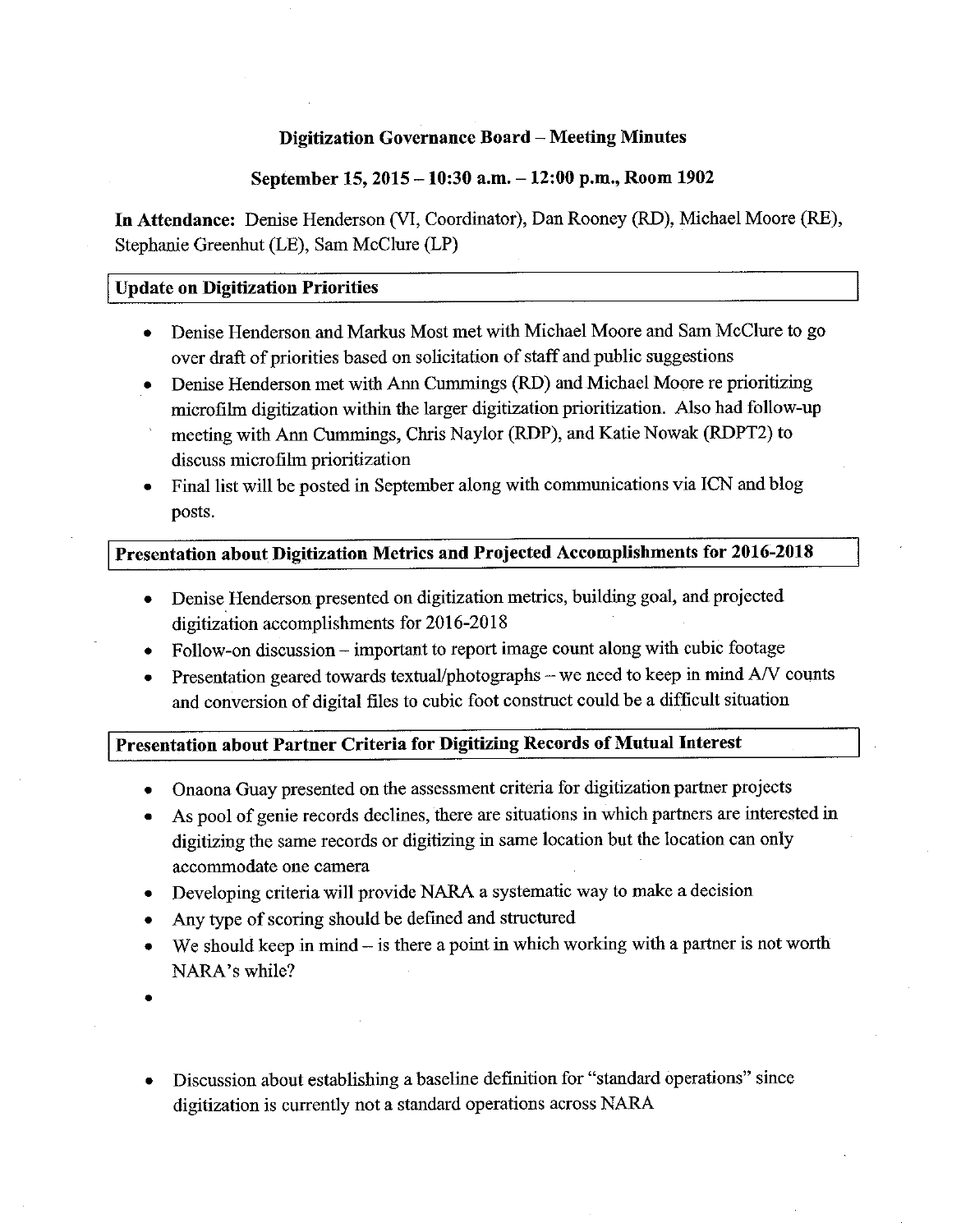# **Discussion about Digitization Summit Proposal**

- Staff brought up the idea of a digitization sununit on an ICN discussion thread/poll
- A sununit that focused on a finite topic could be beneficial and have a positive impact
- A working group made up of front-line staff would probably be beneficial and productive
- VI to form working groups

# **Future meeting dates: October 21**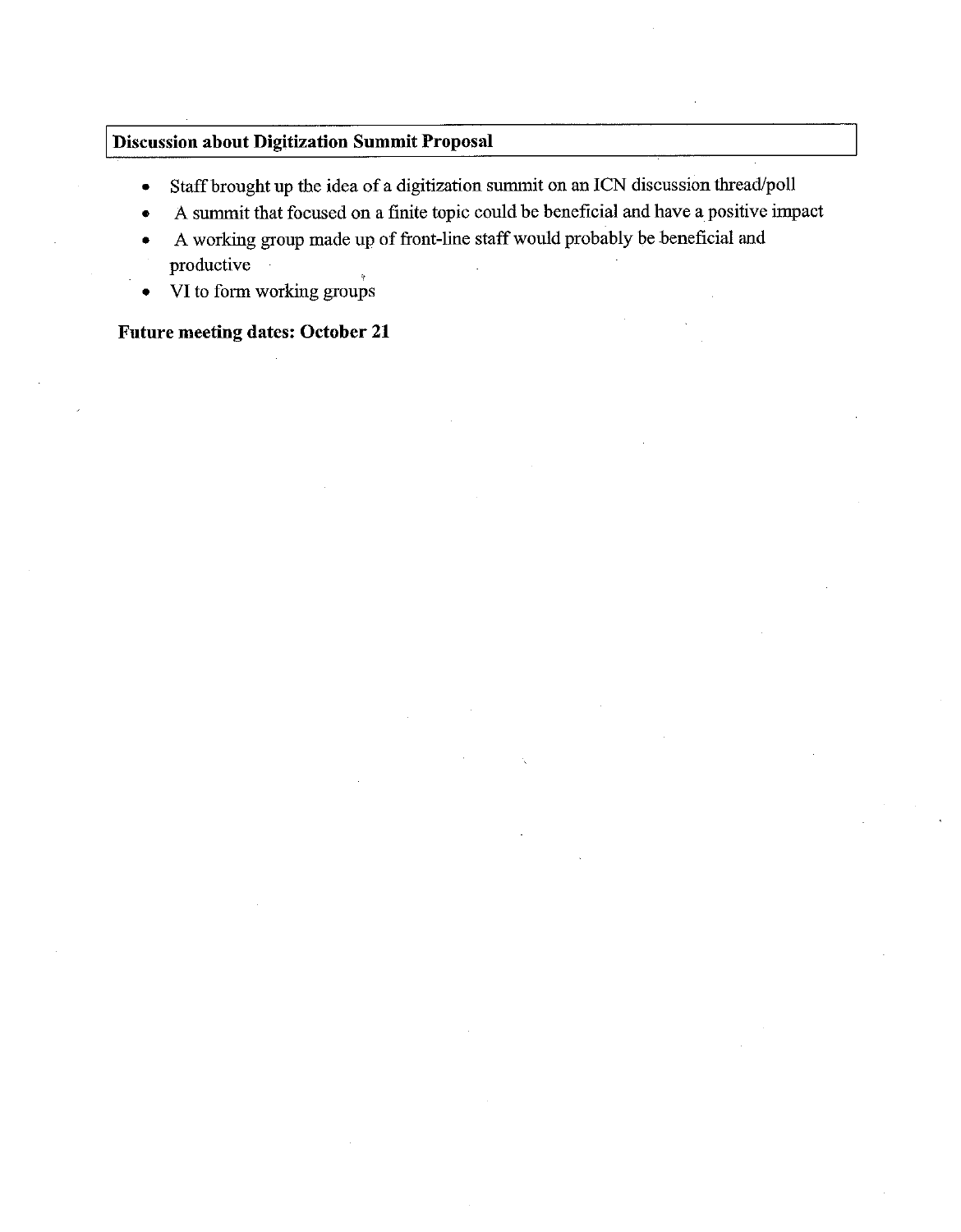October 28, 2015 - MEETING CANCELED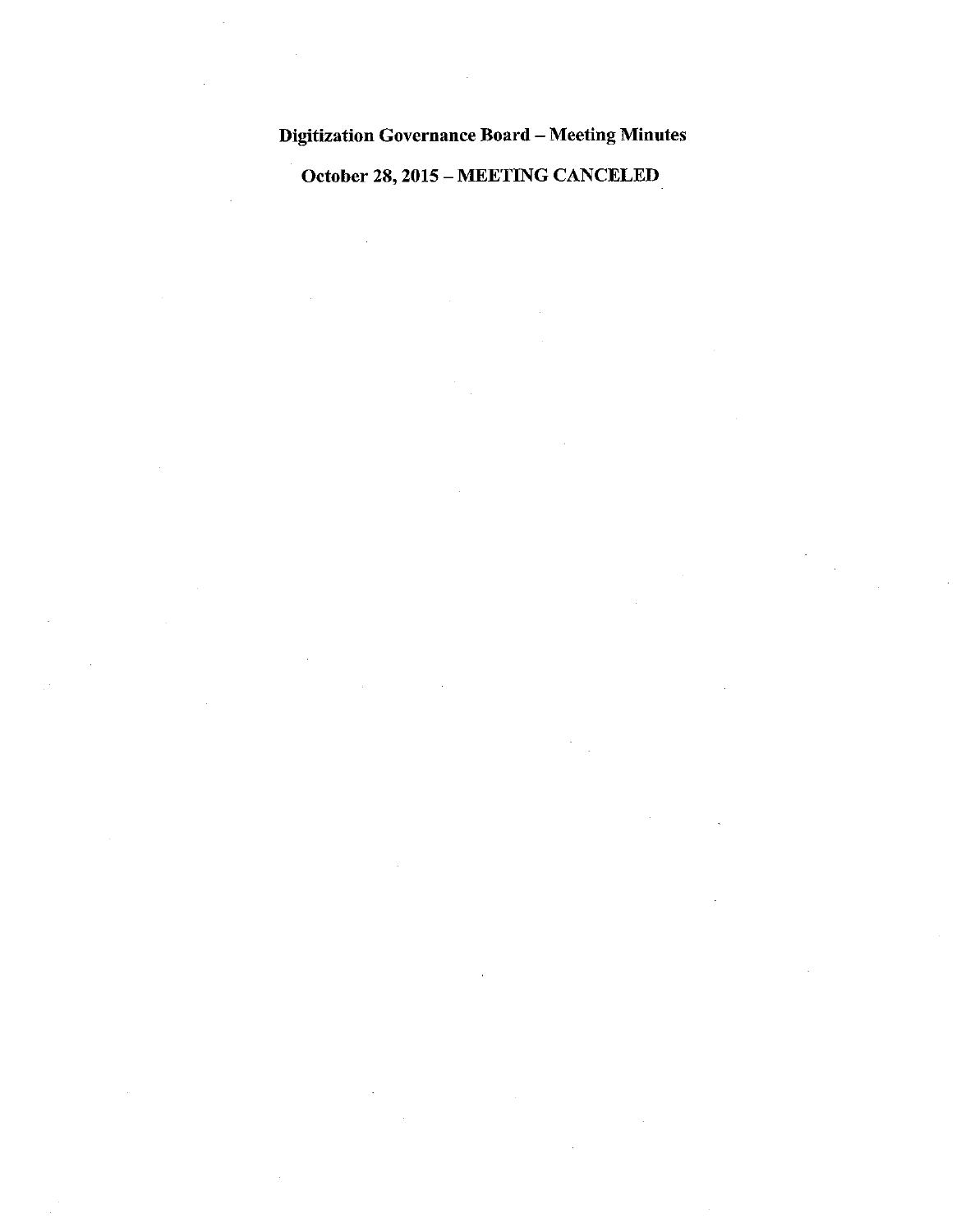# **November 18, 2015** - **10:30 a.m.** - **12:00 p.m., Room 1902**

**In Attendance:** Markus Most (Chair, **VI),** Denise Henderson (VI, Coordinator), Doris Hamburg (RX), Madeline Proctor (ANDC), Jeff Landau (NGC), Stephanie Greenhut (LE), Onaona Guay (VI), Laura McCarthy **(SP)** 

# **Briefing Regarding Plans for Developing Digitization Lab Space**

• Markus Most provided a briefing about the possibility of developing a sizable space at Archives 2 connnitted to digitization.

#### **Review of Draft of Revised Digitization Policy**

- Denise Henderson and Markus Most provided a review and asked for feedback about the draft revision of the digitization policy (revision of current NARA 816).
- Denise Henderson has been working with Laura McCarthy (SP) who provided the initial framework for the policy document.
- At this point, the draft policy is a digitization for access policy.
- This document remains a working draft that needs to be updated with stakeholder feedback.
- Draft will be posted on the ICN for connnents the first week of December.
- Discussion about necessary clarifications and the importance of making it clear who is responsible for what (e.g., who has responsibility for risk management).
- A handbook will also be developed that will go along with the policy.
- Doris Hamburg reconnnended that that the policy also address quality issue and include minimum standards/requirements for what is acceptable for access.
- Markus Most would like January DGB to focus on standards.
- Denise Henderson stated that Michael Horsley (VEO) compiled and posted digital file specifications for the online catalog last year but explained that this reflected informal, internal guidance and was not agency policy at this point. [Sent to DGB members after meeting: http://www.nara-at-work.gov/das/digital-file-specifications.html].
- December meeting is canceled. DGB will reconvene in January.

# **Future meeting dates: January 20**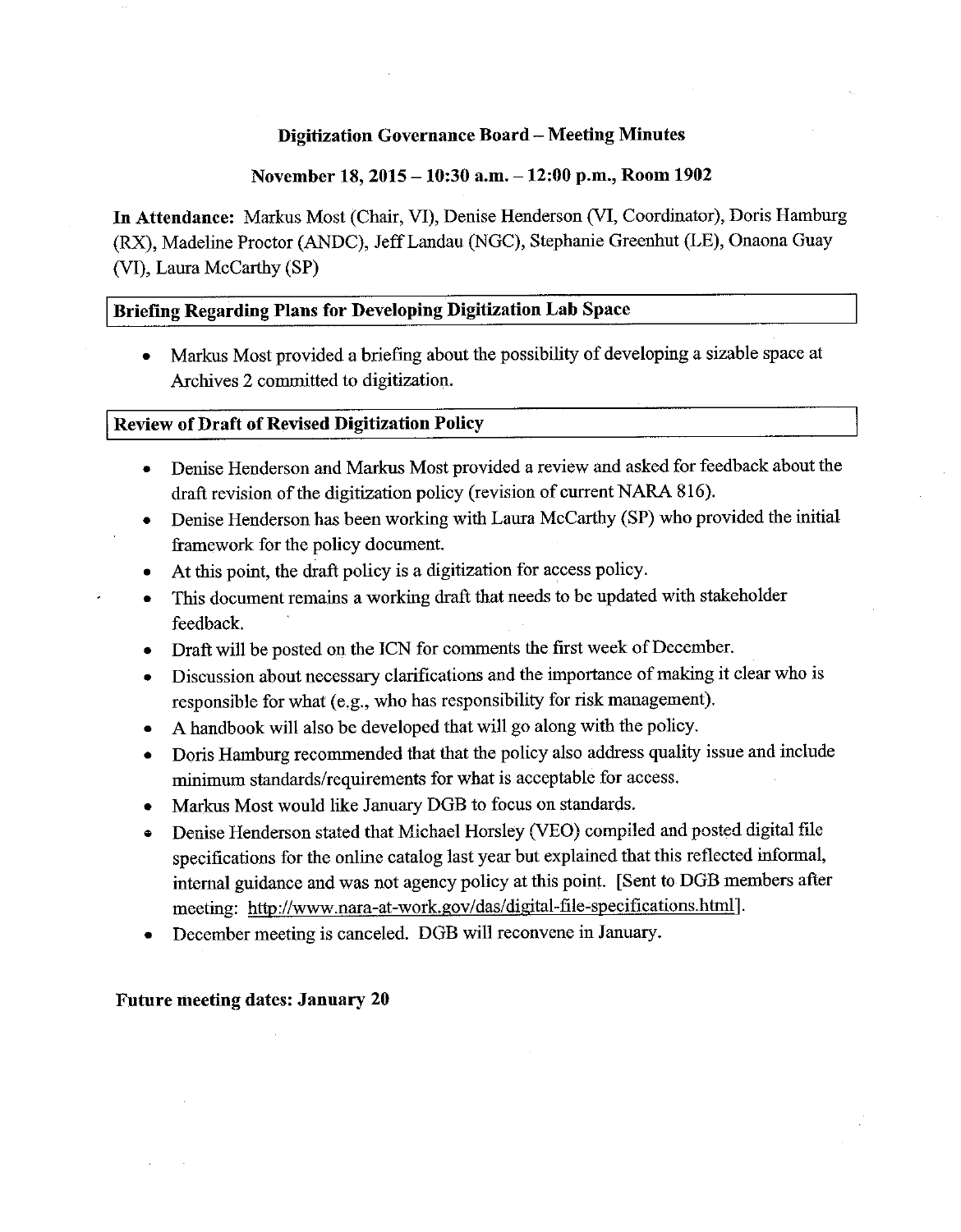# **January 20, 2016 -10:30 a.m.** - **12:00 p.m., Room 1902**

**In Attendance:** Markus Most (Chair, VI), Denise Henderson (VI, Coordinator), Doris Hamburg (RX), Madeline Proctor (ANDC), Jeff Landau (NGC), Stephanie Greenhut (LE), Leslie Jolmston (IX)

#### **Update Regarding Development of Metrics**

- Markus Most and Denise Henderson provided an update on the development of two Met Specs in order to count digitization (production) and the volume of holdings digitized and made available online (publication).
- Publication metrics based on image counts is difficult to pin down because of the types of digital objects in the catalog (e.g., a jpeg equals a single image while a pdf can contain multiple images; there is duplication in many cases;

# **Review of Draft of Revised Digitization Policy**

- Denise Henderson and Markus Most provided a review and asked for feedback about the draft revision of the digitization policy (revision of current NARA 816).
- Denise Henderson has been working with Laura McCarthy (SP) who provided the initial framework for the policy document.
- At this point, the draft policy is a digitization for access policy.
- This document remains a working draft that needs to be updated with stakeholder feedback.
- Draft will be posted on the ICN for comments the first week of December.
- Discussion about necessary clarifications and the importance of making it clear who is responsible for what (e.g., who has responsibility for risk management).
- A handbook will also be developed that will go along with the policy.
- Doris Hamburg recommended that that the policy also address quality issue and include minimum standards/requirements for what is acceptable for access.
- Markus Most would like January DGB to focus on standards.
- Denise Henderson stated that Michael Horsley (VEO) compiled and posted digital file specifications for the online catalog last year but explained that this reflected informal, internal guidance and was not agency policy at this point. [Sent to DGB members after meeting: http://www.nara-at-work.gov/das/digital-file-specifications.htmlJ.
- December meeting is canceled. DGB will reconvene in January.

# **Future meeting dates: February 17, March 16, April 20**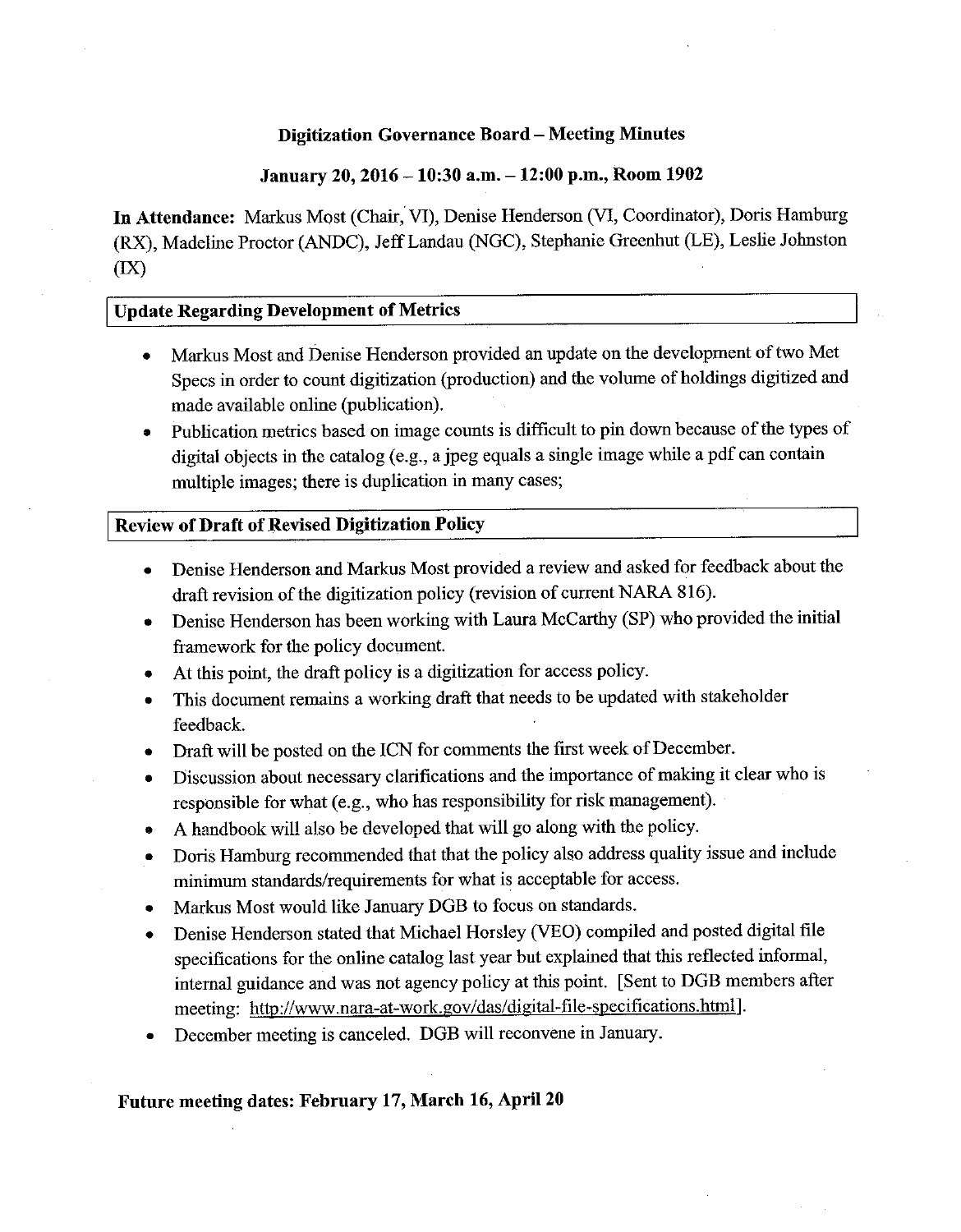# **March 16, 2016 -11:00 a.m. -12:00 p.m., Room 3204**

**In Attendance:** Markus Most (Chair, VI), Denise Henderson (VI, Coordinator), Doris Hamburg (RX), Madeline Proctor (ANDC), Jeff Landau (NGC), Stephanie Greenhut (LE), Leslie Johnston (IX), Dan Rooney (RDSM)

# **Background Regarding Preservation Governance Board (PGB)**

• Doris Hamburg provided an overview of the new Preservation Governance Board. The Board will discuss agency-wide preservation strategy, policy, and metrics. It will be made up of representatives throughout NARA.

#### **Update Regarding Clinton and Seattle Pilots**

- Markus Most provided an update on the Clinton and Seattle/ Anchorage digitization pilot projects. The Clinton model used autofeed scanners to digitize over 1 million pages of textual records. The Seattle model used traditional scanners to digitize Alaska records.
- Potential exists to develop these models for use throughout archival units.
- Madeline Proctor asked about the use of autofeed scanners because it seems that there has always been a blanket prohibition of use of auto feed scanners. Doris Hamburg clarified and explained that it is dependent on the records and is based on type, condition, and age of the records and that that the appropriate equipment should be used for appropriate records. This can be ascertained by conservation assessments of the records.
- Discussion around long-term storage, costs, maintenance of equipment, training, quality assurance.
- Staff at both the Clinton Library and Seattle facilities developed SOPs that can guide training.
- Stephanie Greenhut suggested that when training program is developed a communitybuilding approach be fostered so that staff carrying out these projects can support and learn from each other.
- Dan Rooney discussed the new Archives Technician Development Training Program that Research Services recently developed, including the standardized position descriptions that were developed for the archives technician job series in Research Services.

# **Update Regarding Digitization Standards/ Products and Services Webpage**

- Dan Rooney and Doris Hamburg provided an update regarding Products and Services webpage (tasked to Dan and Doris during February's meeting).
- Consensus is that people use the Products and Services webpage although it does need to be updated. It should reflect both preservation and access guidance